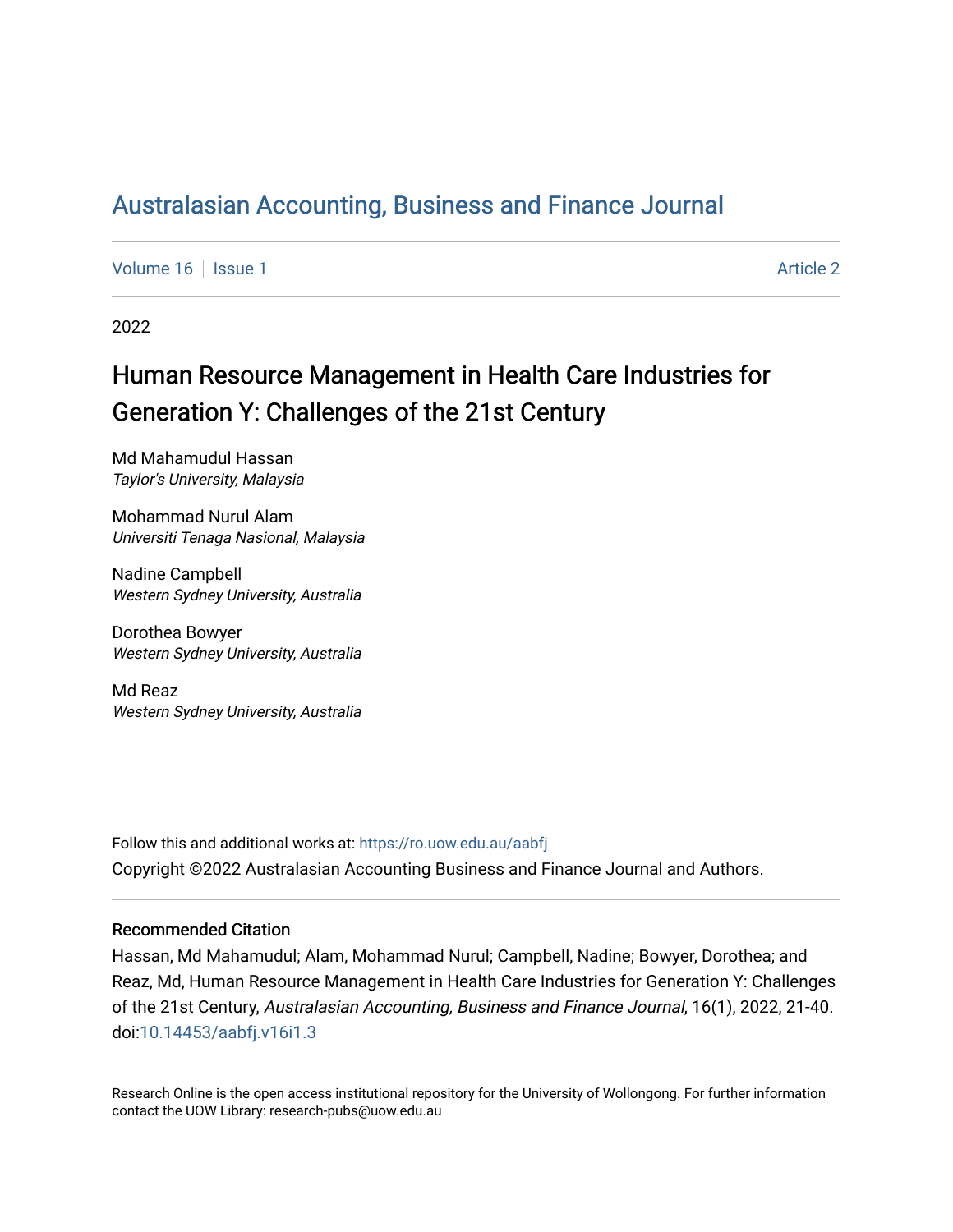# Human Resource Management in Health Care Industries for Generation Y: Challenges of the 21st Century

#### Abstract

Frequent turnover is observed in health care industries worldwide. The purpose of this study was to determine the impacts of management initiatives and soft HRM on Generation Y (Gen Y) employee retention to combat the massive losses due to Gen Y's high turnover rates. This study collected the survey data from 500 Gen Y health care providers employed by private hospitals and clinics in Bangladesh. Partial least squares structural equation modelling (PLS-SEM) was used to analyse the model to assess the parameters in the path model. The findings show the significant positive effects of management initiatives and soft HRM on Gen Y employees' retention. Thus, this research contributes to the body of knowledge related to healthcare industries by enriching the perception of management initiatives and soft HRM on employee retention. Furthermore, this study found significant positive effects of management initiatives and soft HRM on Gen Y employee retention mediating through job satisfaction.

#### Keywords

HRM, Generation Y, Employee retention, Turnover, Job Satisfaction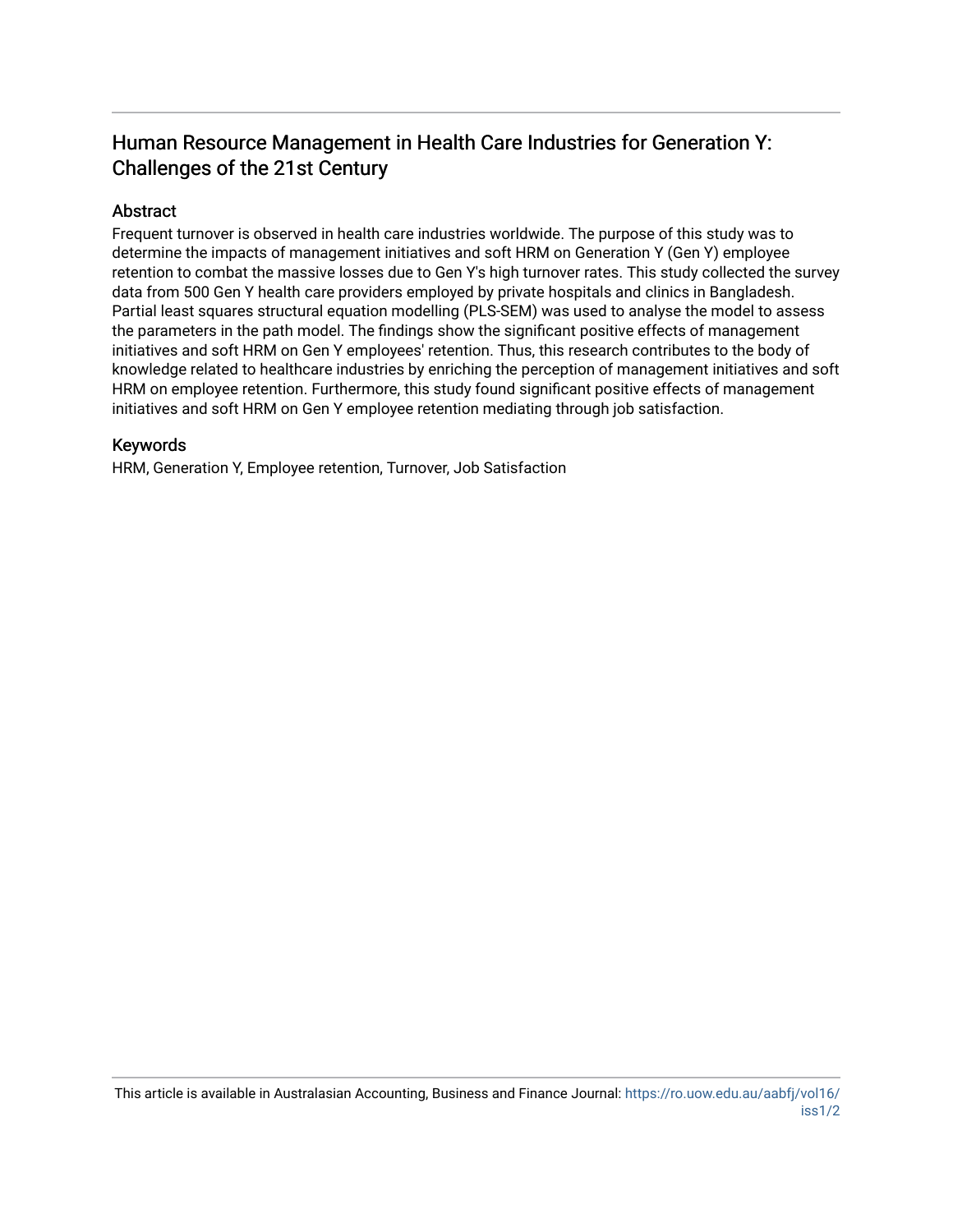

**Md Mahamudul Hassan[1,](#page-2-0) Mohammad Nurul Alam[2,](#page-2-1) Nadine Campbell[3,](#page-2-2) Dorothea Bowyer[4](#page-2-3) & Md Reaz[5](#page-2-4)** 

#### **Abstract**

Frequent turnover is observed in health care industries worldwide. The purpose of this study was to determine the impacts of management initiatives and soft HRM on Generation Y (Gen Y) employee retention to combat the massive losses due to Gen Y's high turnover rates. This study collected the survey data from 500 Gen Y health care providers employed by private hospitals and clinics in Bangladesh. Partial least squares structural equation modelling (PLS-SEM) was used to analyse the model to assess the parameters in the path model. The findings show the significant positive effects of management initiatives and soft HRM on Gen Y employees' retention. Thus, this research contributes to the body of knowledge related to healthcare industries by enriching the perception of management initiatives and soft HRM on employee retention. Furthermore, this study found significant positive effects of management initiatives and soft HRM on Gen Y employee retention mediating through job satisfaction.

*JEL classification:* M40, M52, M54

*Keywords:* HRM, Generation Y, Employee retention, Turnover, Job Satisfaction

**.** 

<span id="page-2-0"></span><sup>&</sup>lt;sup>1</sup> Taylor's University, Malaysia

<span id="page-2-1"></span><sup>2</sup> Universiti Tenaga Nasional, Malaysia

<span id="page-2-2"></span><sup>3</sup> Western Sydney University, Australia

<span id="page-2-3"></span><sup>4</sup> Western Sydney University, Australia

<span id="page-2-4"></span><sup>5</sup> Western Sydney University, Australia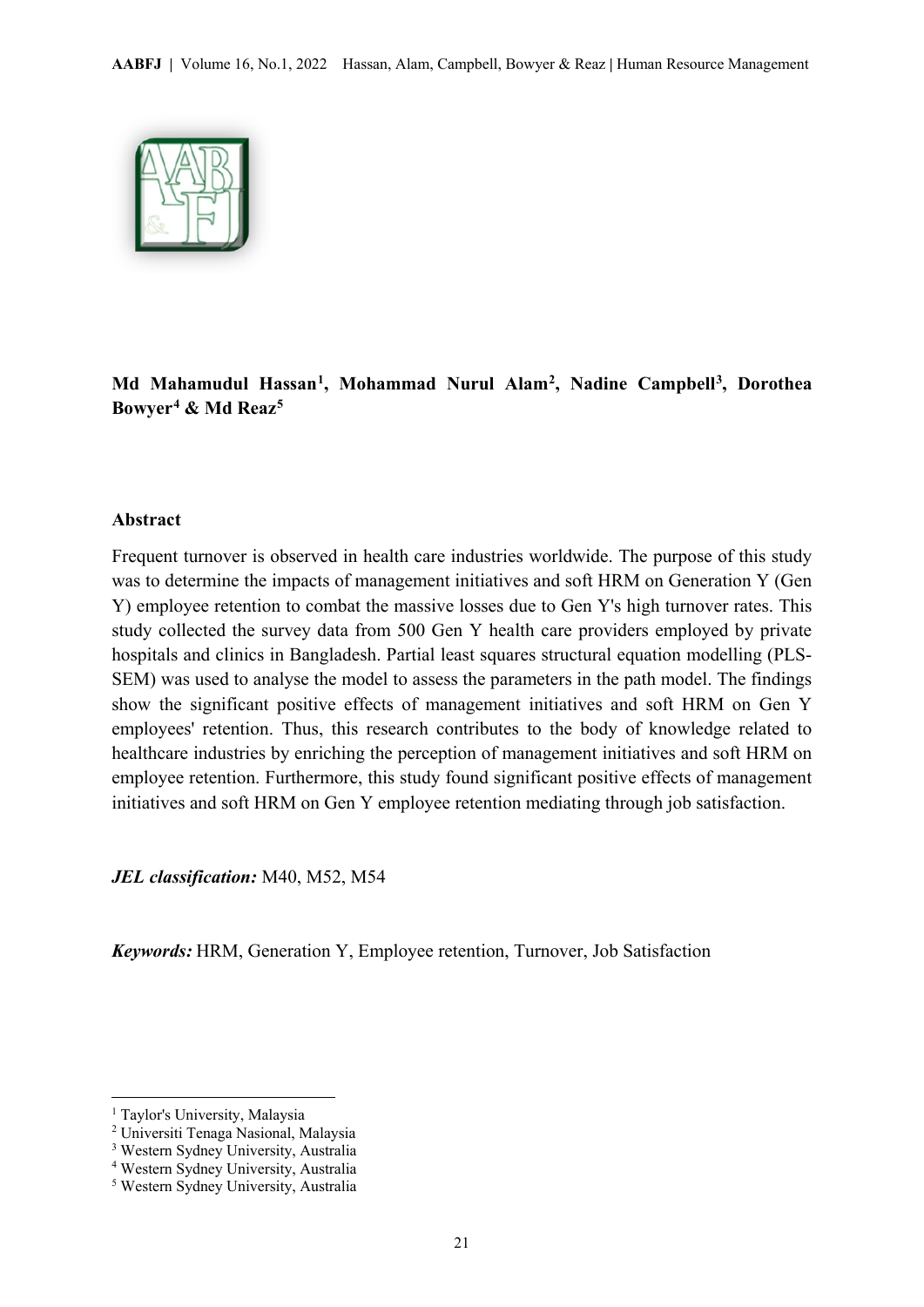#### **1. INTRODUCTION**

Generation Y (Gen Y), known as millennials, are individuals born between the 1980s and late 2000s (Prakash et al., 2021) with access to job opportunities at home and abroad (Del Campo et al., 2017). Studies have shown that 6 out of 10 Gen Y employees are dissatisfied with their workplace settings and are looking for new job opportunities elsewhere (Kelly et al., 2016; MacNeill et al., 2019; Parsons et al., 2003). Lu et al. (2016) noted that 50% of millennials intend to look for another job due to job dissatisfaction. For Gen Y, changing their employment has become part of their daily routine. This job-hopping generation likes to build parallel careers worldwide, resulting in high turnover costs for businesses (Bresman, 2015). The private sector struggles to satisfy and retain Gen Y employees compared to the government sector (Hom et al., 2017; Parsons et al., 2003; Wiggins, 2016). The turnover attitudes of Gen Y have led to an imbalance in the private sector (Bresman, 2015; Hom et al., 2017), and soft HRM is facing difficulties as traditional approaches are not working. Innovative retention strategies are required to meet Gen Y's employee-centric retention factors (Nabi et al., 2017). However, current retention strategies do not retain a viable workforce (Lee et al., 2017). As a result, Gen Y turnover has resulted in massive losses in the private sector (Ishfaq et al., 2011).

Management initiative is defined as a discrete, proactive undertaking that advances a new way for corporations to use or expand organisational resources (Birkinshaw et al., 1999; Liebowitz et al., 2003). Management initiative consists of innovation strategy execution and innovationfocused human resource policies (Sudin, 2011). Innovation strategy execution addresses specific actions that incrementally change with a focus on the desired outcome. Innovationfocused HR policies aim to improve job satisfaction, including people-focused policies, such as recruitment and selection and reward systems that foster innovation (Beugelsdijk, 2008). The current literature on management initiatives explores servant leadership theory (Kang et al., 2015), social exchange theory (Shahruddin & Daud, 2018) and Herzberg's two-factor theory (Karmaker et al., 2016). In addition, research specific to GenY retention includes leadership and management initiatives, innovative policies and strategies, and approaches to job satisfaction (Wells & Peachey, 2011).

Soft HRM is a management initiative that considers multiple stakeholder interests and considers employees a vital stakeholder group (Succi et al., 2020). Distinguished between hard and soft HRM, typified by the Michigan and Harvard models(Goleman et al., 2017). Soft HRM stresses the 'human' aspects of HRM and is concerned with communication, motivation, and leading rather than managing people in determining and realising strategic objectives. Primarily, it is referred to as a study of human relations that treats employees as valued assets (Gill, 1999). As such, soft HRM pays attention to the worker, and it has an association with the human relations school of Herzberg and McGregor (Storey, 1989). Soft HRM emphasises individual characteristics comprising two main aspects: employee personal traits and attitudes toward service work (Ashton, 2018). While highlighting the significance of HR policies aligning with organisational objectives, soft HRM focuses on people and assumes that employees are the foundation of significant advantage because of their adaptability, commitment, high-quality skills, and performance. Proactive employees have passive input into productivity, trustworthiness, development capability, and collaboration through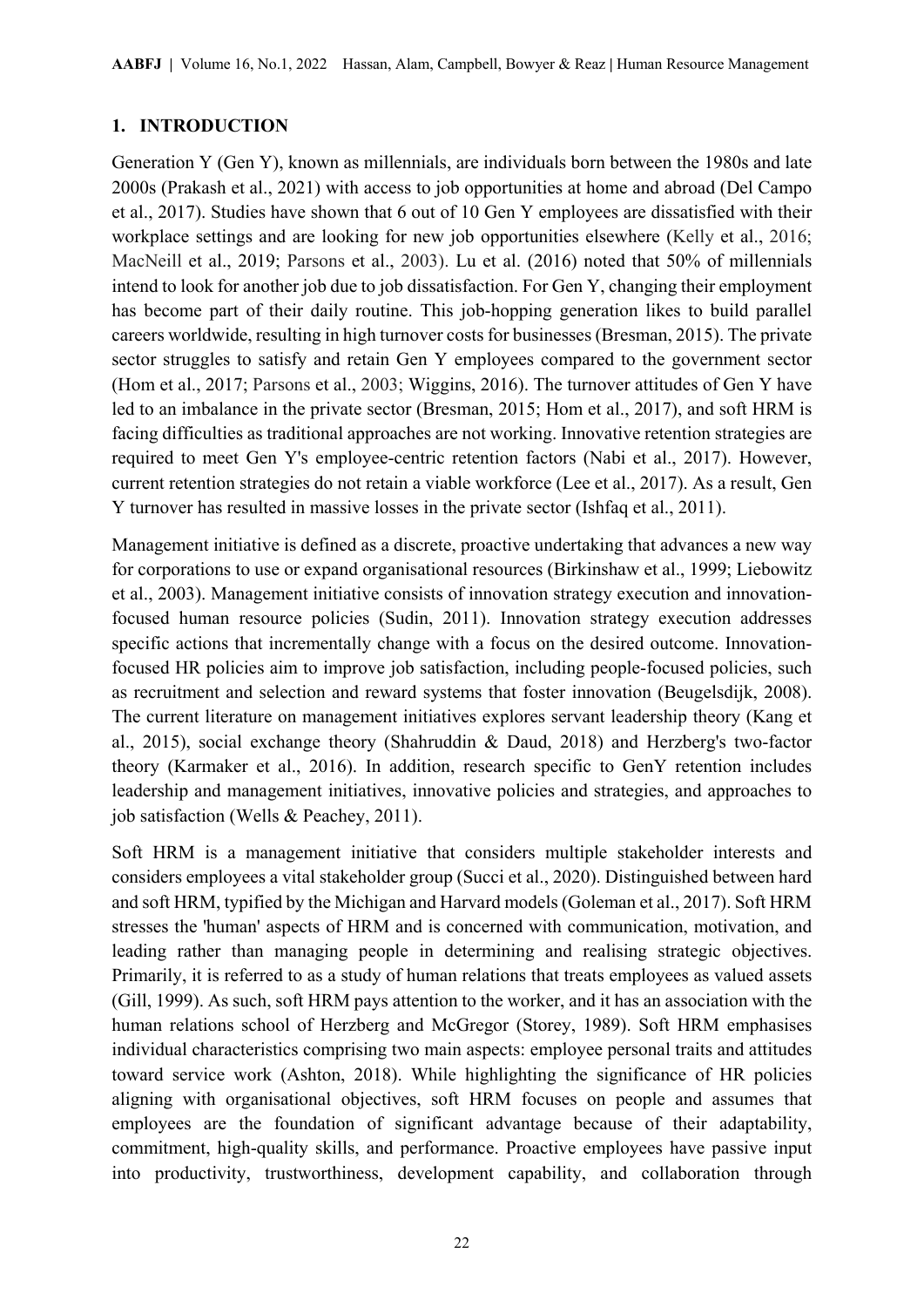participation (Gill, 1999). Additionally, soft HRM has multi-tasking activities to enrich the job and improve operations in what is construed as the controlling and challenging approach to soft HRM.

Job satisfaction is the collection of feelings and beliefs that employees have about their current job, ranging from extreme satisfaction to extreme dissatisfaction (Do et al., 2018; Kashyap et al., 2016; Rajput et al., 2016). The literature suggests that employees have differing beliefs about various aspects of their jobs, such as the type of work, their relationship with their coworkers, supervisors or subordinates, and their pay (George et al., 2008). Sudin (2011) also pointed out a relationship between job satisfaction and life satisfaction, with many employees experiencing positive outcomes from personal and professional development.

Furthermore, there is a substantial relationship between job satisfaction and employee retention (Ashton et al., 2018; Bhattacharya et al., 2020; Kashyap et al., 2016; Kuknor et al., 2021; Liu et al., 2012). Theories show that employees' choice to switch workplaces is related to job satisfaction (Liu et al., 2012; Wang et al., 2012). Previous literature focused on the reasons for employee turnover, such as soft HRM and management initiatives involving training and development, freedom of innovative thinking, job security, and challenging work (Alam et al., 2020; Hemalatha et al., 2013). However, Chen et al. (2011) stated that turnover intentions do not show a significant difference compared to previous theories on job satisfaction levels. Therefore, the employee's ability to feel satisfied with their role and the organisation depends on their understanding of the job characteristics and career attitudes. The relationship between why employees decide to leave and what causes that choice is difficult to understand and correct. Therefore, retention of employees worldwide has been an essential issue for management faced with a high employee attrition rate (Mbugua et al., 2015).

As the turnover intention is a fundamental symptom of a universal problem, organisations should understand what makes people proactive and loyal. Thus, the view of retention is a logical activity of turnover, indicating the preference to stay rather than seek employment elsewhere (Hassan et al., 2019). Employee retention is a strategic and constructive process, starting with why employees want to be employed by a particular organisation (Sharma et al., 2021) and the numerous measures organisations take to convince employees to stay for extended periods (Singh & Sharma, 2015). As such, retention can be seen as a wilful move by the organisations to develop a domain, drawing in employees as long as possible. Accordingly, Hemalatha et al. (2013) suggested that retention policies should include three fundamental components - economics, workforce, and supply chain as well as retention strategies that depend on four categories: salary, job enrichment, working conditions, and education. In contrast, Mbugua et al. (2015) classified two retention tools: firstly, HR factors including challenging job opportunities, person-organisation fit, reward and recognition, training, and career development; and secondly, organisational factors including teamwork, the behaviour of leaders, policies, a pleasant work environment, and communication.

While there are numerous studies on the relationship between job dissatisfaction and job satisfaction and employee retention, the results on Gen Y turnover are contradictory. The research and literature on employee job satisfaction and turnover do not reveal any universally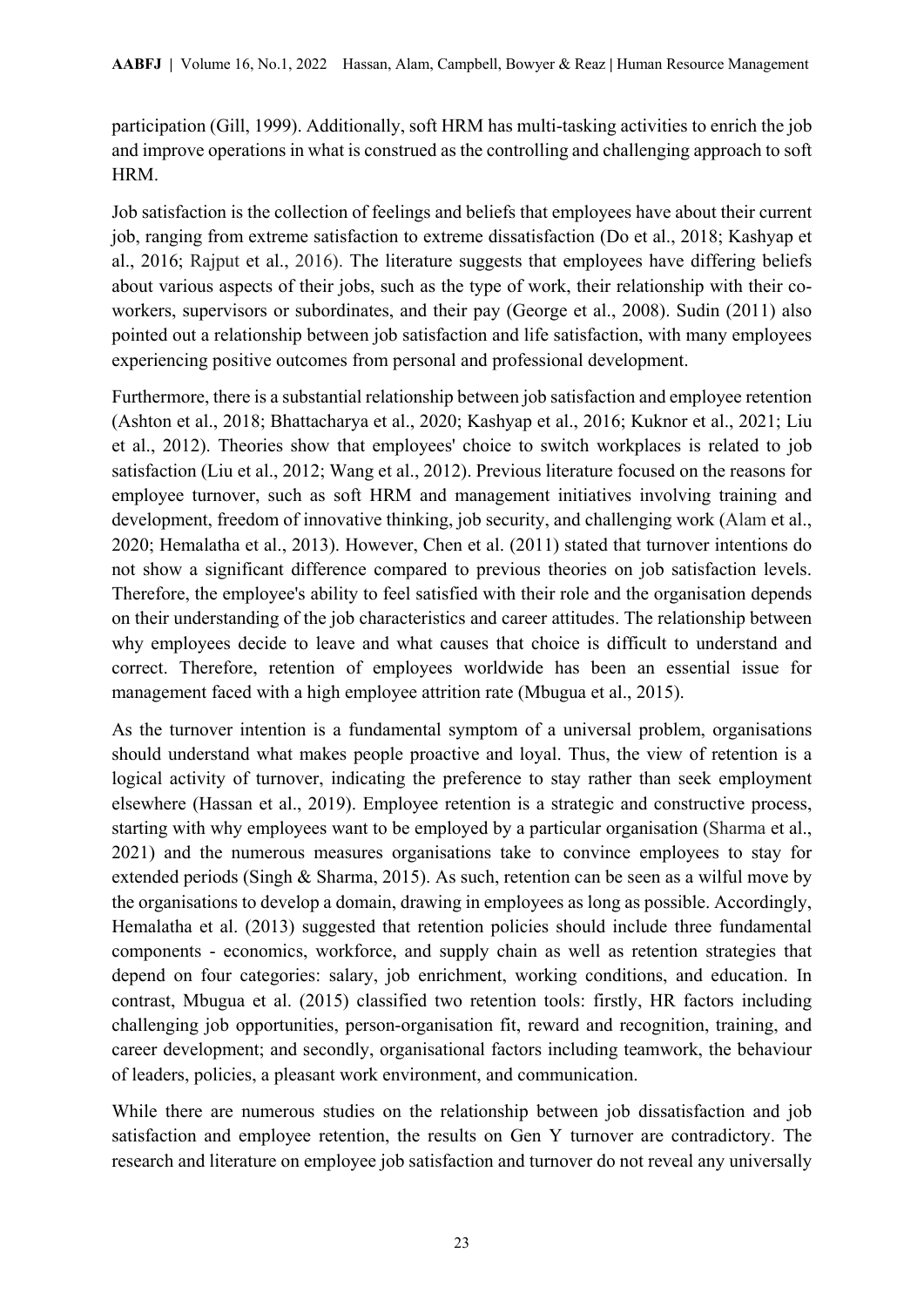agreed-upon solutions to mitigate the higher turner experienced amongst millennials (Gotsis  $\&$ Grimani, 2016). Furthermore, most of the research conducted is in the Western context, focusing on turnover for all age groups (Liu et al., 2012). As a result, different theories and models have been developed to resolve the emerging issues of Gen Y turnover (Ashton et al., 2018; Daniels et al., 2016; Do et al., 2018; Klimkiewicz et al., 2017).

Hence, this paper supports the view that the retention of employees should not depend on a single strategy, but further research is needed to examine job dissatisfaction and turnover of Gen Y due to the negative impact it has on organisational performance (Karmaker et al., 2016). This study considers the emerging problems of the constant turnover by Gen Y employees, including identifying the effects of management initiatives and soft HRM on job satisfaction and retention of millennial employees in Bangladesh's healthcare sector.

# **2. LITERATURE REVIEW AND HYPOTHESES DEVELOPMENT**

Employee retention policies refer to the plans, methods, and strategies formulated by the organisations to retain their valuable workforce to better their performance. Scholars have noted that implementing innovative soft HRM may serve as a viable strategy to accomplish the creative development of product, performance, and new services (Do et al., 2018; Oke et al., 2012).

# **Management initiatives and Gen Y employee retention**

Different scholars stress the importance of investigating the effects of different retention factors, including servant leadership, management initiatives, soft HRM, ethical climate and WLB (Work-Life Balance), on Gen Y employees, focusing on job satisfaction (Ashton, 2018; Do et al., 2018; Gotsis & Grimani, 2016; Graen & Grace, 2015; Lee, & Ha-Brookshire, 2017). While the three leadership styles positively motivated Gen Y, the servant leadership style was the most effective (Ashton, 2018). This may be because Sharma et al. (2020) servant leadership theory has been gradually modified to overlap with other leadership theories, including transformational leadership, authentic leadership, ethical leadership, Level 5 leadership, empowering leadership, self-sacrificing leadership, social learning theory, and spiritual leadership (Gotsis & Grimani, 2016). Additionally, social exchange theory and Herzberg's twofactor theory revealed that management initiatives enhance retention. Likewise, in a recent study, Graen and Grace (2015) concluded that management initiatives significantly affect employee retention. The literature suggests that there is a relationship between management initiatives and the retention of Gen Y employees. Therefore, we propose the management initiatives increase both Gen Y's retention and job satisfaction.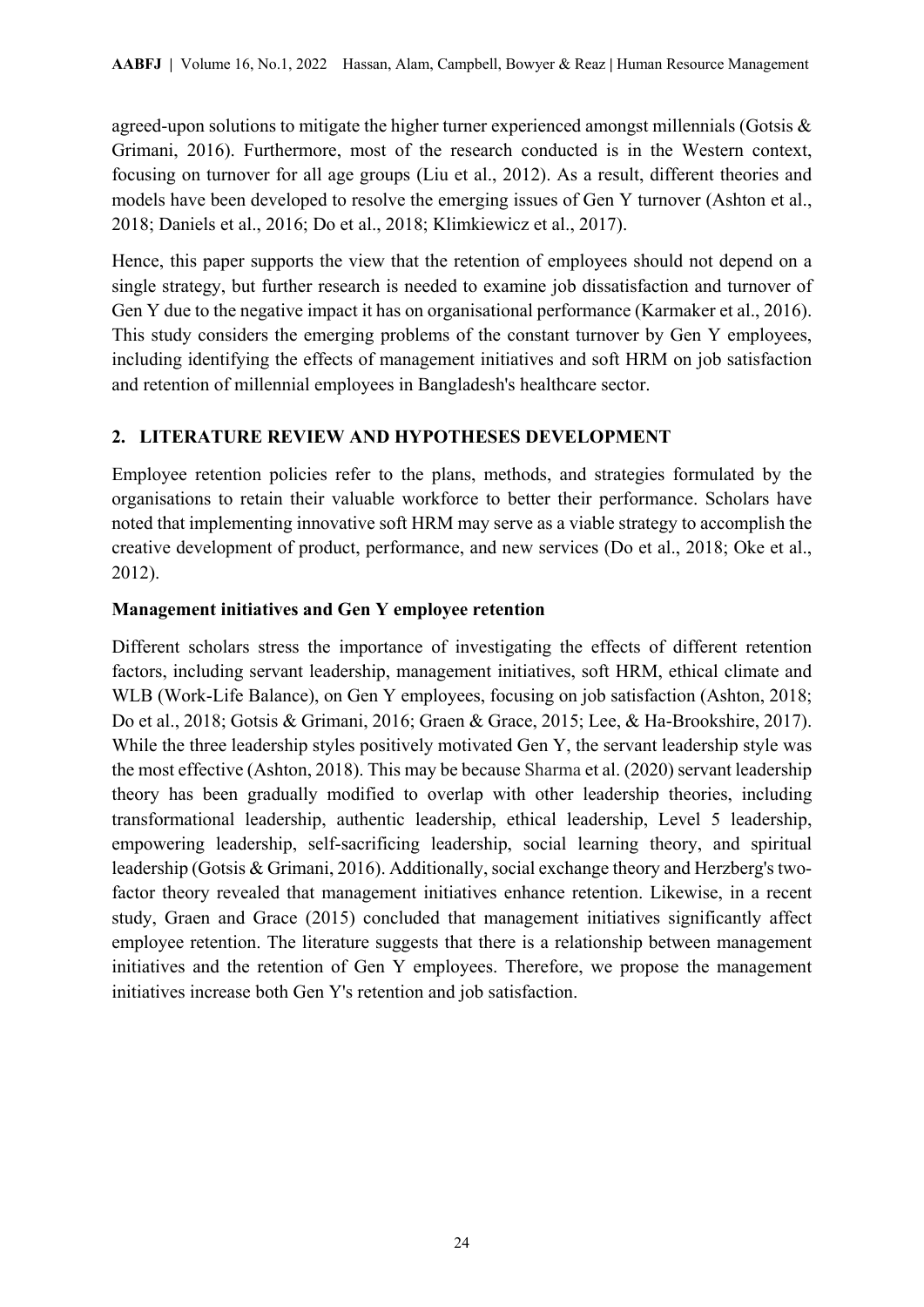#### **Soft HRM and Gen Y retention**

The soft HRM approach considers all stakeholders, including owners, managers, decisionmakers, government, non-government organisations, but focuses on staff to ensure job satisfaction and retention (Bleijenbergh et al., 2021). As previously noted, servant leadership theory, social exchange theory, and Herzberg's two-factor theories are rooted in the soft HRM school of thought and positively affects employee retention (Ashton, 2018; Graen & Grace, 2015; Gotsis & Grimani, 2016). Similarly, soft HRM practices that are strategically directed towards promoting and facilitating employee creativity assist organisations in retaining employees (Oke et al., 2012). Therefore, we propose the soft HRM increases both Gen Y's retention and job satisfaction.

#### **The mediating role of job satisfaction and Gen Y retention**

Different authors stress the necessity of examining the mediating relationship of job satisfaction against employee retention and other retention factors(Kangas et al., 2016). Hassan et al. (2019) believed that a variable might be considered a mediator or a moderator depending on the adopted theoretical framework. Other literature found that job satisfaction mediated antecedent-turnover intentions (Kangas et al., 2016; Graen & Grace, 2015). Naim and Lenka (2018) found that managers made employees feel valued and excited, mediated employee retention. Finally, job satisfaction concepts and retention factors associated with Herzberg's two-factor theory, social exchange theory, and servant leadership theory were found to be mediators (Malik et al., 2012; Mihajlov et al., 2016).

Both the empirical evidence and theoretical frameworks dictate job satisfaction as a mediator against retention factors and retention of Gen Y employees. As such, we propose that job satisfaction might mediate the relationship between management initiatives and Gen Y's retention as well as between soft HRM and job satisfaction.

Based on the prevailing literature, there is a perceived connection between job satisfaction and millennial employee turnover intentions. Servant leadership tends to have an impact on both job satisfaction and retention of millennial employees. Therefore, Figure 1 illustrates a moderated mediated hypothesis used to test the following seven hypotheses that this study investigates.

| <b>Hypothesis 1:</b> | There is a significant relationship between management and Gen Y's<br>employee retention. |
|----------------------|-------------------------------------------------------------------------------------------|
| <b>Hypothesis 2:</b> | There is a significant relationship between management and Gen Y's job<br>satisfaction.   |
| <b>Hypothesis 3:</b> | There is a significant relationship between soft HRM and Gen Y's employee<br>retention.   |
| <b>Hypothesis 4:</b> | There is a significant relationship between soft HRM and Gen Y's job<br>satisfaction.     |
| <b>Hypothesis 5:</b> | There is a significant relationship between job satisfaction and Gen Y's<br>retention.    |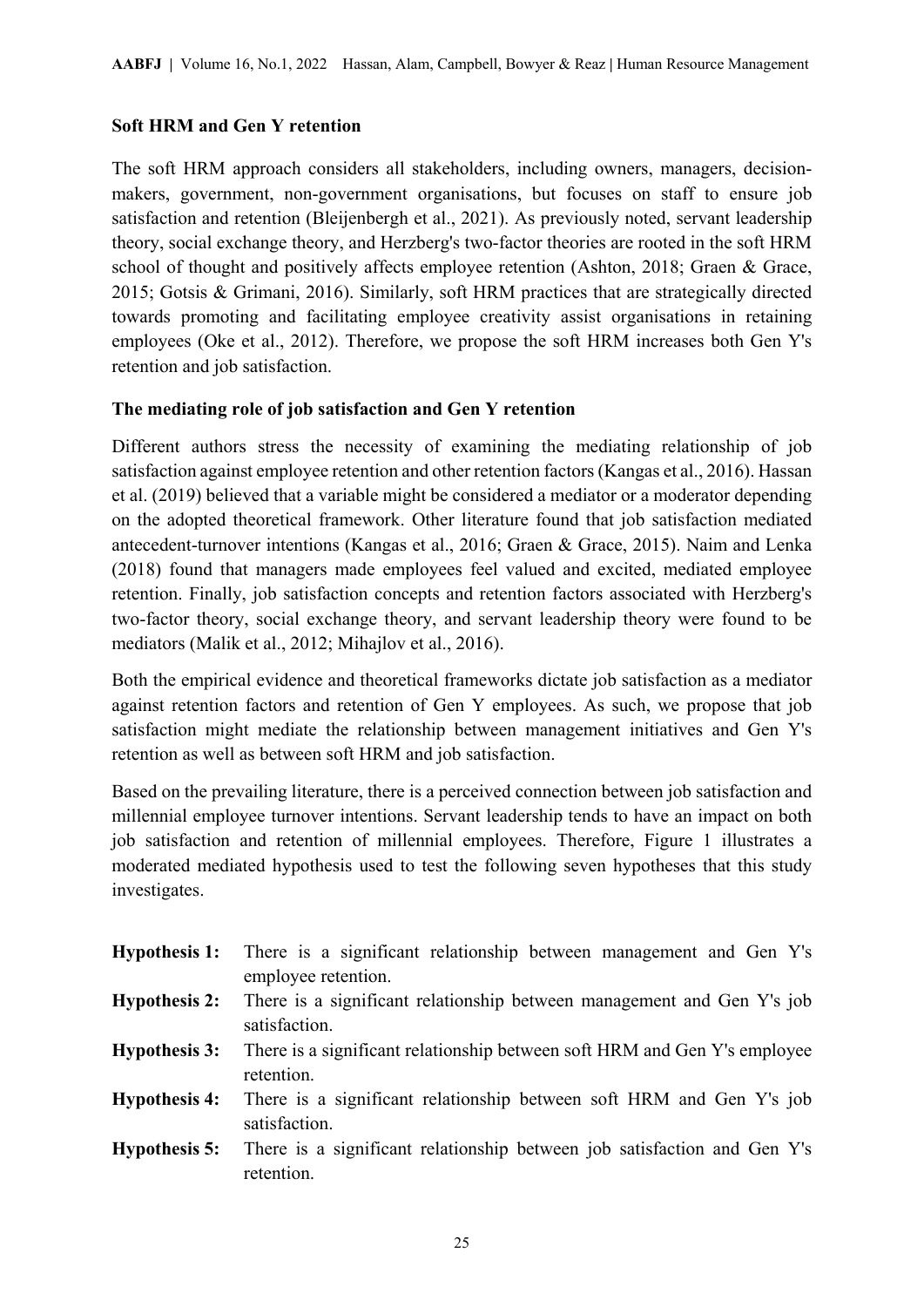- **Hypothesis 6:** Management initiatives have a significant relationship with Gen Y employee retention mediating through job satisfaction.
- **Hypothesis 7:** Soft HRM has a significant effect on Gen Y employee retention mediating through job satisfaction. Figure 1 illustrates a moderated mediated hypothesis.



**Figure 1: Research Framework**

# **3. RESEARCH METHODOLOGY**

Primary data was collected from healthcare professionals born between 1980 and 2000 working in large private companies, using the purposive sampling questionnaire-based survey technique. A total of 530 responses were collected, and 500 valid responses were used for statistical analysis. The five-point Likert scale questionnaire was adapted from the existing literature and examined the relationship between management initiatives, soft HRM, job satisfaction, and employee retention employing quantitative research methods. The partial least square structural equation modelling (PLS-SEM) was administered to analyse the data. PLS data were analysed in two steps. First, the measurement model was applied to ascertain the interconnection of all variables tested by producing the standardised regression coefficients for the model (Gotz et al., 2010). Second, the structural model employed SEM, preliminary examinations, and descriptive statistics.

# **4. DATA ANALYSIS**

The evaluation of construct validity was measured by using convergent and discriminant validity. It was measured by evaluating the constructs' standardised loadings, where loadings larger than 0.6 were retained (Birkinshaw et al., 1995; Johansson & Yip, 1994). In reaching sufficient convergent validity, as shown in Table 1, the factor loading for the remaining items ranged from 0.736 to 0.916, the composite reliability (CR) exceeded 0.70, and convergent validity (AVE) was more than 0.50 as recommended by Chiang et al. (2012).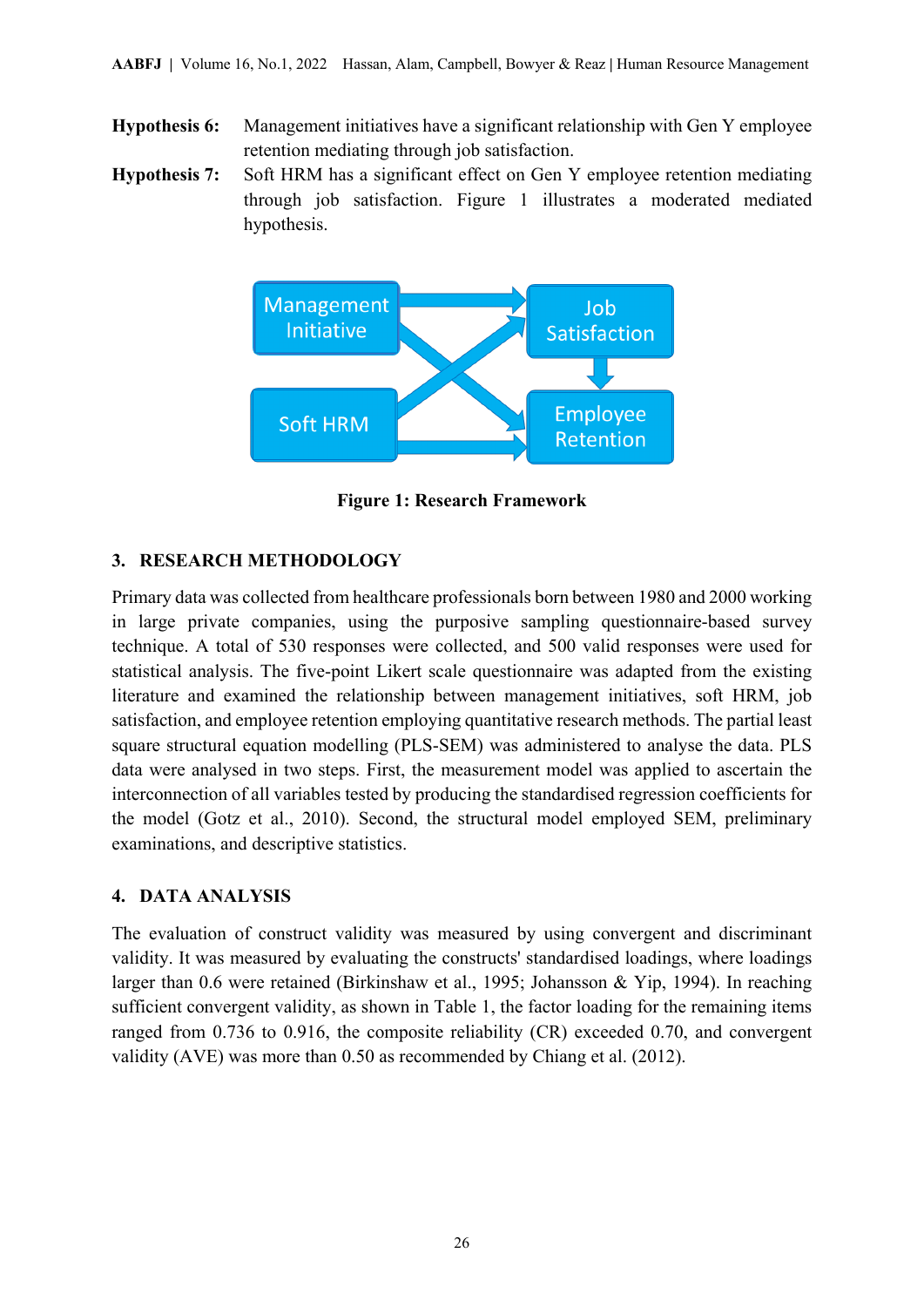| <b>Factors/Items</b>         | <b>Factor</b><br><b>Loading</b> | Cronbach's<br><b>Alpha</b> | Composite<br><b>Reliability</b> | Average<br>Variance<br><b>Extracted</b><br>(AVE) |
|------------------------------|---------------------------------|----------------------------|---------------------------------|--------------------------------------------------|
| <b>Employee Retention</b>    |                                 | 0.932                      | 0.948                           | 0.786                                            |
| ER1                          | 0.830                           |                            |                                 |                                                  |
| ER <sub>2</sub>              | 0.897                           |                            |                                 |                                                  |
| ER3                          | 0.895                           |                            |                                 |                                                  |
| ER4                          | 0.916                           |                            |                                 |                                                  |
| ER5                          | 0.892                           |                            |                                 |                                                  |
| <b>Job Satisfaction</b>      |                                 | 0.920                      | 0.938                           | 0.717                                            |
| JS1                          | 0.832                           |                            |                                 |                                                  |
| JS <sub>2</sub>              | 0.871                           |                            |                                 |                                                  |
| JS3                          | 0.890                           |                            |                                 |                                                  |
| JS4                          | 0.876                           |                            |                                 |                                                  |
| JS5                          | 0.864                           |                            |                                 |                                                  |
| JS6                          | 0.736                           |                            |                                 |                                                  |
| <b>Management Initiative</b> |                                 | 0.893                      | 0.921                           | 0.700                                            |
| M11                          | 0.792                           |                            |                                 |                                                  |
| MI2                          | 0.878                           |                            |                                 |                                                  |
| M <sub>I</sub> 3             | 0.857                           |                            |                                 |                                                  |
| MI4                          | 0.853                           |                            |                                 |                                                  |
| MI5                          | 0.799                           |                            |                                 |                                                  |
| <b>Soft HRM</b>              |                                 | 0.882                      | 0.914                           | 0.680                                            |
| SHRM1                        | 0.784                           |                            |                                 |                                                  |
| SHRM2                        | 0.852                           |                            |                                 |                                                  |
| SHRM3                        | 0.819                           |                            |                                 |                                                  |
| SHRM4                        | 0.835                           |                            |                                 |                                                  |
| SHRM5                        | 0.830                           |                            |                                 |                                                  |

**Table 1: Construct Validity & Reliability**

Discriminant validity was used to measure the extent of the construct difference between one another and used the Fornell-Larcker, and HTMT approaches. Through the Fornell-Larcker approach, the value of square root AVE should be larger than the inter-correlations with any other constructs in the model. As depicted in Table 2, all the square roots of the AVE were more significant than their corresponding inter-correlations. Thus, the assessment of reliability and validity suggested that the measurement model was satisfactory.

| <b>Factors</b>            | <b>Employee</b><br><b>Retention</b> | Job<br><b>Satisfaction</b> | Management<br><b>Initiative</b> | <b>Soft</b><br><b>HRM</b> |
|---------------------------|-------------------------------------|----------------------------|---------------------------------|---------------------------|
| <b>Employee Retention</b> | 0.887                               |                            |                                 |                           |
| Job Satisfaction          | 0.245                               | 0.847                      |                                 |                           |
| Management Initiative     | 0.213                               | 0.228                      | 0.837                           |                           |
| Soft HRM                  | 0.225                               | 0.236                      | 0.212                           | 0.825                     |

#### **Table 2: Discriminant Validity- Fornell-Larcker**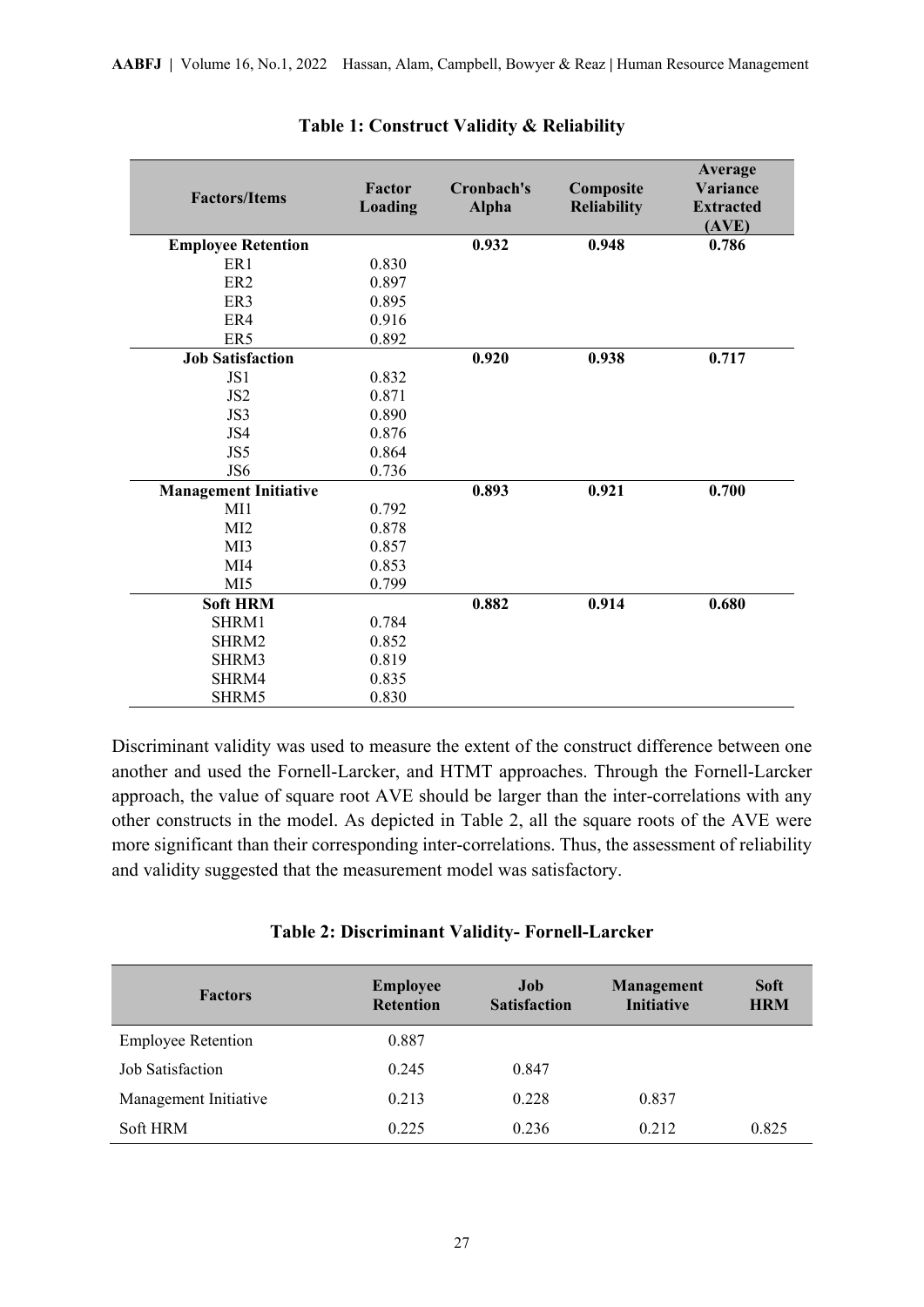Table 3 shows that the highest HTMT value was 0.261, which is lower than the cut off value of 0.90 (Henseler et al., 2015). Therefore, this study's constructs have adequate discriminant validity.

| <b>Factors</b>            | <b>Employee</b><br><b>Retention</b> | Job<br><b>Satisfaction</b> | <b>Management</b><br>Initiative | Soft<br><b>HRM</b> |
|---------------------------|-------------------------------------|----------------------------|---------------------------------|--------------------|
| <b>Employee Retention</b> |                                     |                            |                                 |                    |
| Job Satisfaction          | 0.261                               |                            |                                 |                    |
| Management Initiative     | 0.230                               | 0.246                      |                                 |                    |
| Soft HRM                  | 0.243                               | 0.261                      | 0.236                           |                    |

#### **Table 3: Discriminant Validity - HTMT**

#### **Structural model assessment**

Table 4 illustrates the structural model assessment, which includes the coefficient of determination ( $\mathbb{R}^2$ ), effect size ( $\mathbb{F}^2$ ), multicollinearity (Inner VIF), and predictive relevance ( $\mathbb{Q}^2$ ) (Hair et al., 2013). The higher  $R^2$  value of the endogenous variables were 0.108 and 0.089, verifying the model's general prediction strength and fitness (Gotz et al., 2010). F2 was used to measure the effect size where values between 0.00 and 0.15 indicate a small effect size. In contrast, values between 0.15 to 0.35 show a medium effect, and values above 0.35 indicate a significant impact (Hair et al., 2016). The impact of management initiatives and soft HRM on employee retention was 0.032, 0.020, and 0.024, which indicates a medium result. VIF values below 5 indicate no multicollinearity problem, and the outcomes listed in Table 4 demonstrate that job satisfaction on employee retention had a negligible effect because the  $F<sup>2</sup>$  values were 0.032, 0.020, and 0.024, respectively. Finally, the  $Q^2$  blindfolding test was done as an extra evaluation of model fit in PLS analysis (Figure 2) to assess predictive relevance when values are higher than zero (Geisser, 1975). This study's Q2 values were higher than zero and, therefore, has predictive relevance.

| $\mathbb{R}^2$                                 |                           |                          |  |  |  |  |  |
|------------------------------------------------|---------------------------|--------------------------|--|--|--|--|--|
| <b>Endogenous Variables</b>                    | <b>R</b> Square           | <b>R</b> Square Adjusted |  |  |  |  |  |
| <b>Employee Retention</b>                      | 0.108                     | 0.102                    |  |  |  |  |  |
| Job Satisfaction                               | 0.089                     | 0.085                    |  |  |  |  |  |
|                                                | $\mathbf{F}^2$            |                          |  |  |  |  |  |
| <b>Exogenous Variables</b>                     | <b>Employee Retention</b> | <b>Job Satisfaction</b>  |  |  |  |  |  |
| Job Satisfaction                               | 0.032                     |                          |  |  |  |  |  |
| Management Initiative                          | 0.020                     | 0.036                    |  |  |  |  |  |
| <b>Soft HRM</b>                                | 0.024                     | 0.041                    |  |  |  |  |  |
| <b>Inner VIF</b>                               |                           |                          |  |  |  |  |  |
| <b>Exogenous Variables</b>                     | <b>Employee Retention</b> | <b>Job Satisfaction</b>  |  |  |  |  |  |
| Job Satisfaction                               | 1.098                     |                          |  |  |  |  |  |
| Management Initiative                          | 1.085                     | 1.047                    |  |  |  |  |  |
| Soft HRM                                       | 1.090                     | 1.047                    |  |  |  |  |  |
| <b>Predictive Relevance (<math>Q^2</math>)</b> |                           |                          |  |  |  |  |  |

#### **Table 4: Structural Model Evaluation Results**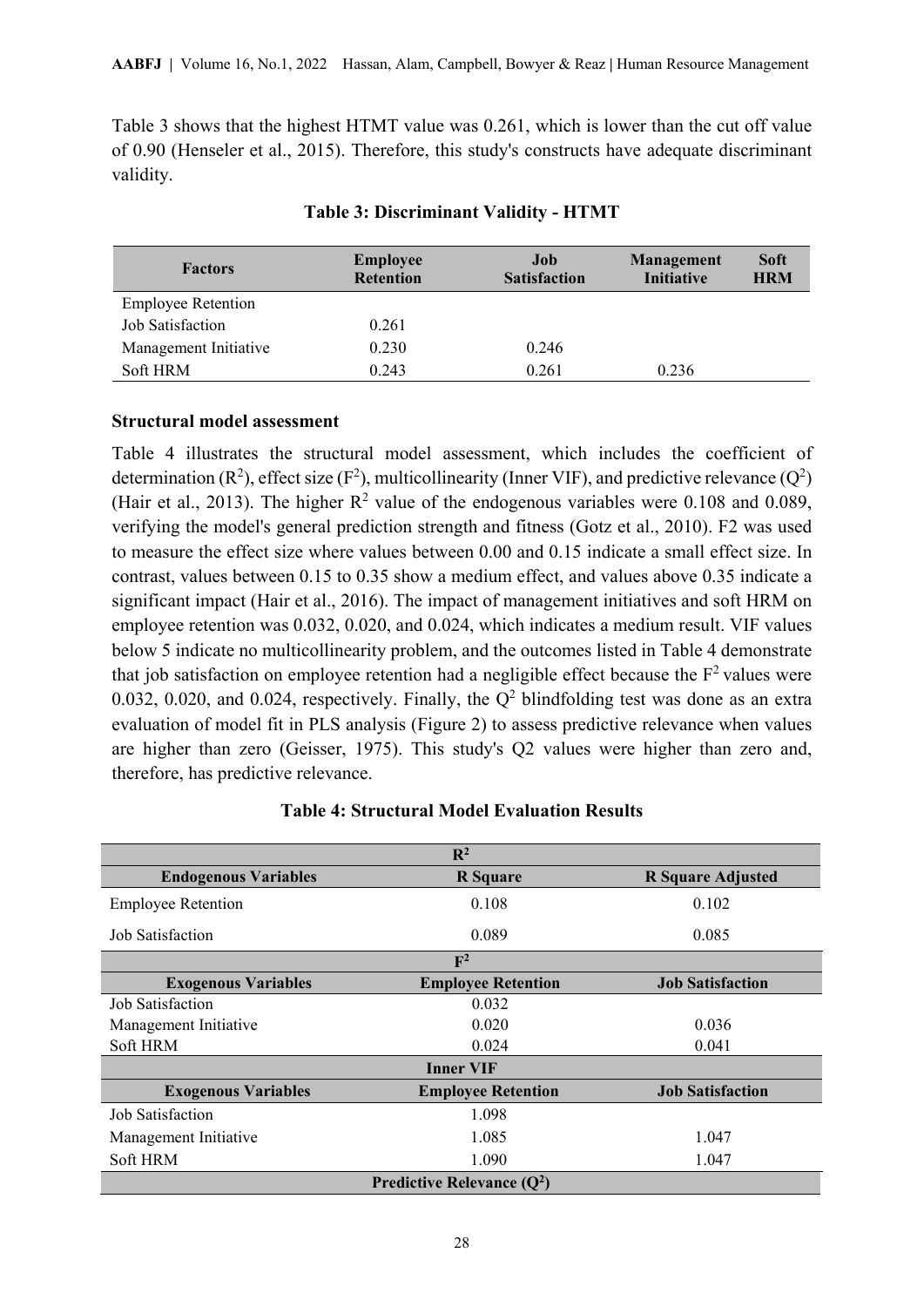| <b>Endogenous Variable</b> | CCR   | CCC   |
|----------------------------|-------|-------|
| <b>Employee Retention</b>  | 0.077 | 0.636 |
| Job Satisfaction           | 0.059 | 0.576 |

#### **Path coefficient (direct effect) results**

This statistical bootstrapping procedure was used to test the hypotheses results, which were deemed statistically significant, as noted in Table 5. Job satisfaction had a significant effect on the millennial employee retention (Beta=0.178, t=3.430, p<0.001), management initiatives and soft HRM and had significant effect on millennial employee retention (Beta=0.139, t=2.682, and  $p=0.008$ ; Beta=0.154, t=2.880, and  $p=0.004$ ). Furthermore, there was a significant association among management initiatives, soft HRM, and job satisfaction, presented in Table 5 and Figure 3.

|                                | Original                        |                           | <b>Standard</b>             |                                  |                 |
|--------------------------------|---------------------------------|---------------------------|-----------------------------|----------------------------------|-----------------|
| <b>Hypotheses</b>              | <b>Sample</b><br>$\mathbf{(O)}$ | <b>Sample</b><br>Mean (M) | <b>Deviation</b><br>(STDEV) | <b>T</b> Statistics<br>(O/STDEV) | <b>P</b> Values |
| Job Satisfaction -> Employee   | 0.177                           | 0.178                     | 0.052                       | 3.430                            | 0.001           |
| Retention                      |                                 |                           |                             |                                  |                 |
| Management Initiative ->       |                                 |                           |                             |                                  |                 |
| <b>Employee Retention</b>      | 0.141                           | 0.139                     | 0.052                       | 2.682                            | 0.008           |
| Management Initiative -> Job   |                                 |                           |                             |                                  |                 |
| Satisfaction                   | 0.186                           | 0.187                     | 0.048                       | 3.847                            | 0.000           |
| Soft HRM -> Employee Retention | 0.153                           | 0.154                     | 0.053                       | 2.880                            | 0.004           |
| Soft HRM -> Job Satisfaction   | 0.197                           | 0.201                     | 0.050                       | 3.954                            | 0.000           |

# **Table 5: Path Coefficient Results**

# **Mediating results**

Table 6 details the mediating role of job satisfaction in the relationship between management initiatives and millennial employee retention was also statistically significant. The results showed that management initiatives and soft HRM have a significant and indirect positive effect on Gen Y employee retention mediated by job satisfaction.

# **Table 6: Mediation Results**

| <b>Hypotheses</b>                         | Original<br><b>Sample</b><br>(O) | <b>Sample</b><br>Mean<br>(M) | <b>Standard</b><br><b>Deviation</b><br>(STDEV) | <b>T</b> Statistics<br>(O/STDEV) | p<br><b>Values</b> |
|-------------------------------------------|----------------------------------|------------------------------|------------------------------------------------|----------------------------------|--------------------|
| Management Initiative -> Job              |                                  |                              |                                                |                                  |                    |
| Satisfaction -> Employee                  | 0.033                            | 0.034                        | 0.014                                          | 2.365                            | 0.018              |
| Retention                                 |                                  |                              |                                                |                                  |                    |
| Soft HRM $\rightarrow$ Job Satisfaction - | 0.035                            | 0.036                        | 0.013                                          | 2.582                            | 0.010              |
| > Employee Retention                      |                                  |                              |                                                |                                  |                    |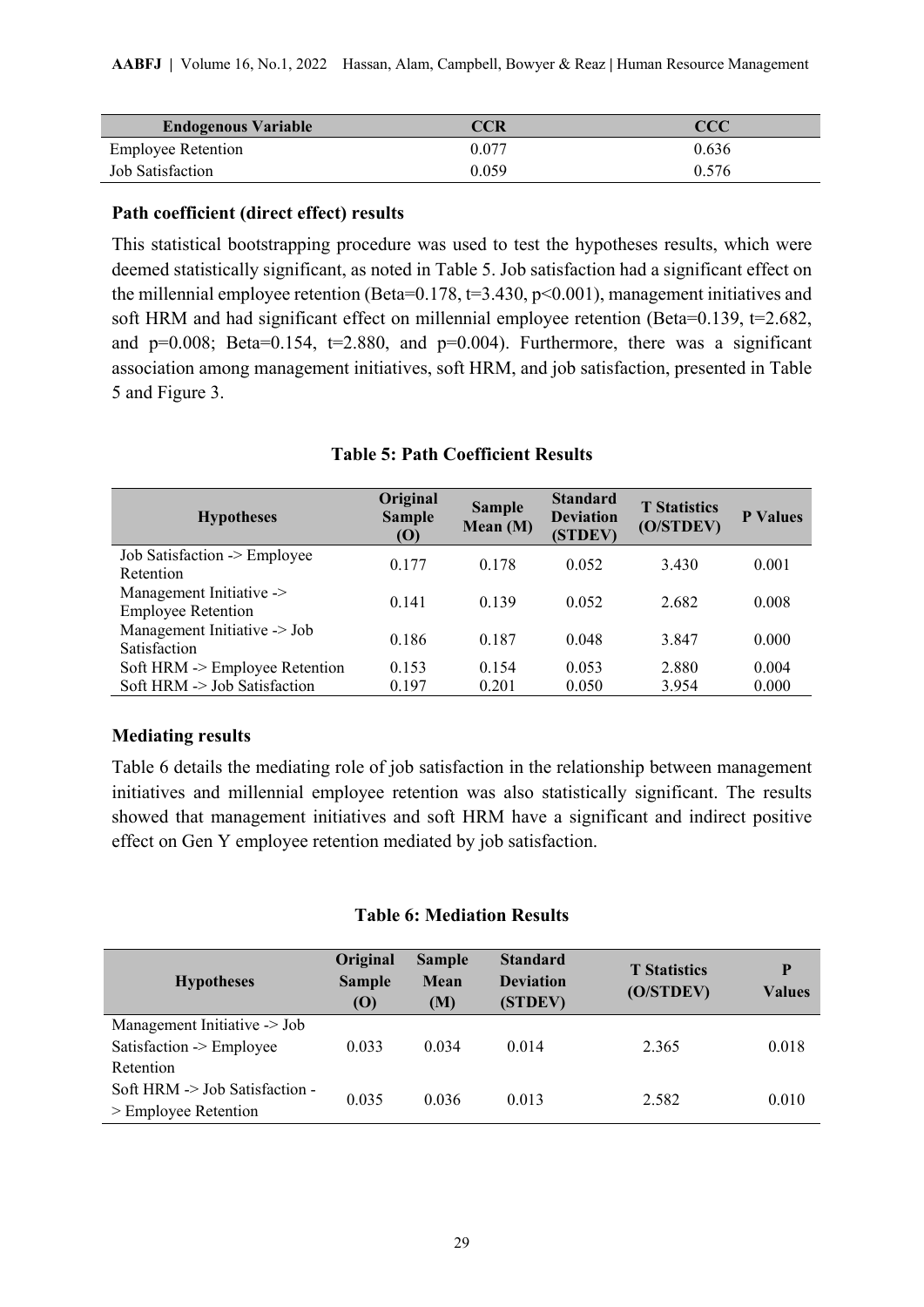

**Figure 2: PLS Algorithm (Outer Model with Factor Loadings)**



**Figure 3: Structural Model (Bootstrapping – t-values)**

#### **5. DISCUSSION**

This study examined the relationship between management initiatives, soft HRM job satisfaction, and retention of Gen Y. Our empirical research found that 1) management initiative had a positive effect on both Gen Y job satisfaction and employee retention; 2) soft HRM had a positive effect on both Gen Y job satisfaction and employee retention; 3) job satisfaction had a positive effect on Gen Y retention; 4) Management initiatives mediated through job satisfaction has a positive relationship with Gen Y employee retention; and 5) soft HRM has a significant effect on Gen Y employee retention mediated through job satisfaction.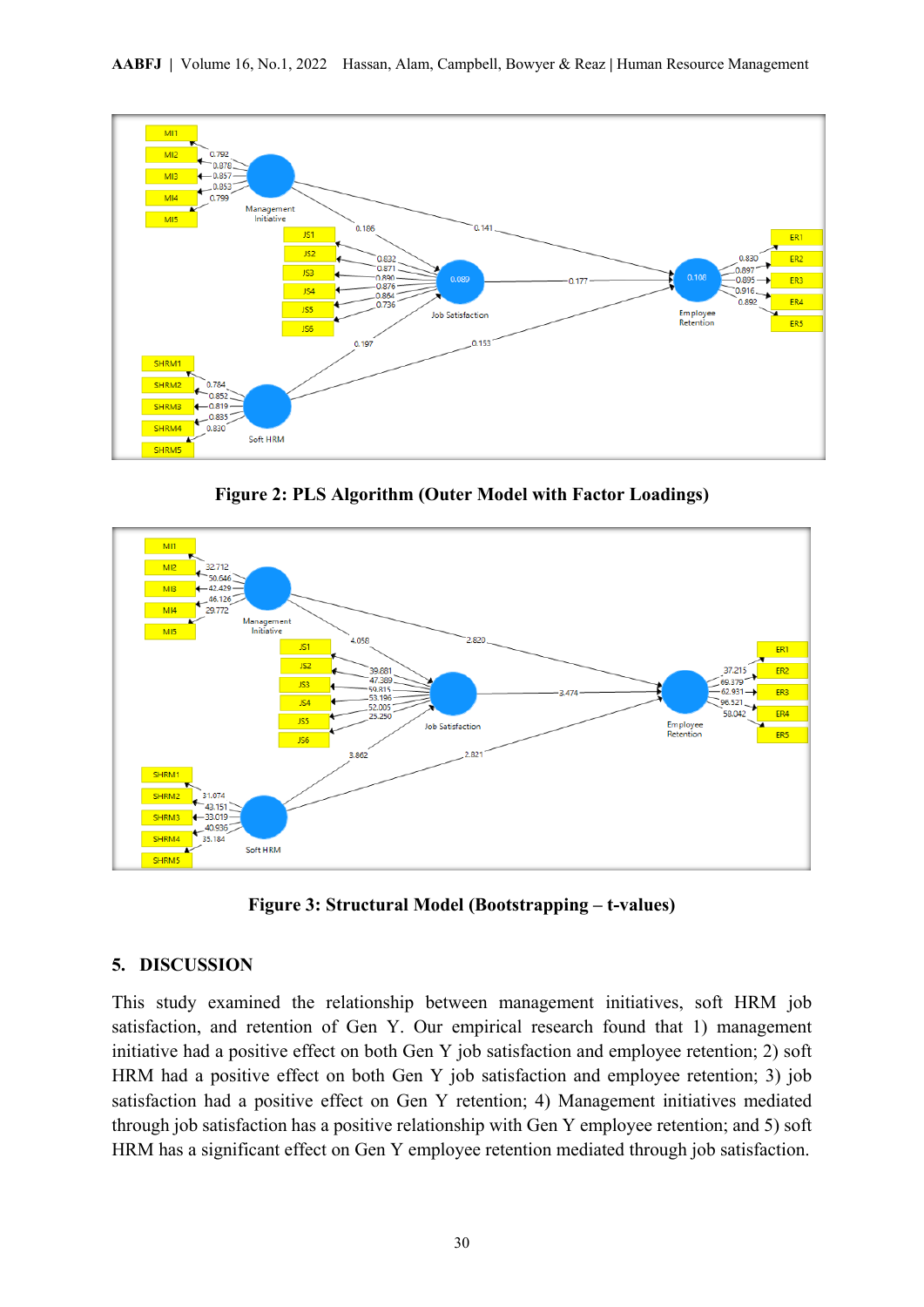This study also found that hard HRM does not help retain Gen Y employees as hard HRM sees employees as resources who can be efficiently managed to produce desired organisational behaviours (Ashton, 2018). Instead, the more integrated viable soft HRM approach is needed for job satisfaction and employee retention. In particular, soft HRM management initiatives with innovation-led HR policies and strategies positively influenced job satisfaction and retention among millennial employees.

The innovation-led policies and strategies need to be conceptualised and reflect the organisation's specific measures that support innovation. Soft HRM strategies like HR planning, reward systems, performance appraisal, and career management can promote innovation. Additionally, emphasising innovation in the recruitment, compensation, and promotion of employees is vital to the innovative success of organisations. By recognising the relationships between positive soft HRM approaches at the workplace and organisational support perceptions, an organisation can develop an innovative strategy and create a positive workplace dynamic (Ashton, 2018; Cook et al., 2016; Joshi, 2012).

Innovation-led policies and strategies are not enough to ensure organisational success. This research also found that management practices should be integrated into innovation-led soft HR policies and strategies for organisations to achieve their objectives. Management practices that promote the acute need for motivation and job satisfaction, such as a flexible work environment and better communication, are needed. Job satisfaction and work motivation are positively affected by adequate levels of communication established in the organisation (Ashton, 2018; Cook et al., 2016).

Therefore, innovation-led soft HRM approaches that signify the organisation's strategic objectives and investments could be a latent enabler to pool a uniquely motivated workforce and produce a competitive advantage (Cook et al., 2016). A motivated worker is more creative, more productive, and produces additional value for the company. Management practices used to strengthen overt and covert agreed-upon rules may be considered a strategy for employee retention. Therefore, it is imperative to motivate all personnel, tap into their potential and move them towards achieving higher productivity levels.

Finally, the study found that management initiatives are likely to have a relationship with job satisfaction and retention of Gen Y employees. Armstrong and Taylor (2014) stated the importance of bridging the gap between soft HRM, job satisfaction, and employee retention. Moreover, servant leadership theory and Herzberg's two-factor theory noted that the private industry has unique characteristics, especially in the crucial role of direct face-to-face contact between staff and customers. Hence, best practices involve helping and improving employee behaviour, job satisfaction, and retention (Ashton, 2018; Joshi, 2012). Despite a scarcity of research in a developing country context (Ashton, 2018; Cook et al., 2016; Joshi, 2012; Gill, 1999), recent studies concerning soft HRM, employee retention, and job satisfaction also indicate that there is a significant relationship among the three (Ashton, 2018; Cook et al., 2016; Hom et al., 2017). As such, this study supports the existing literature as all the hypotheses are positively significant. Management initiatives and soft HRM have significant positive impacts on Gen Y employee retention mediated by job satisfaction.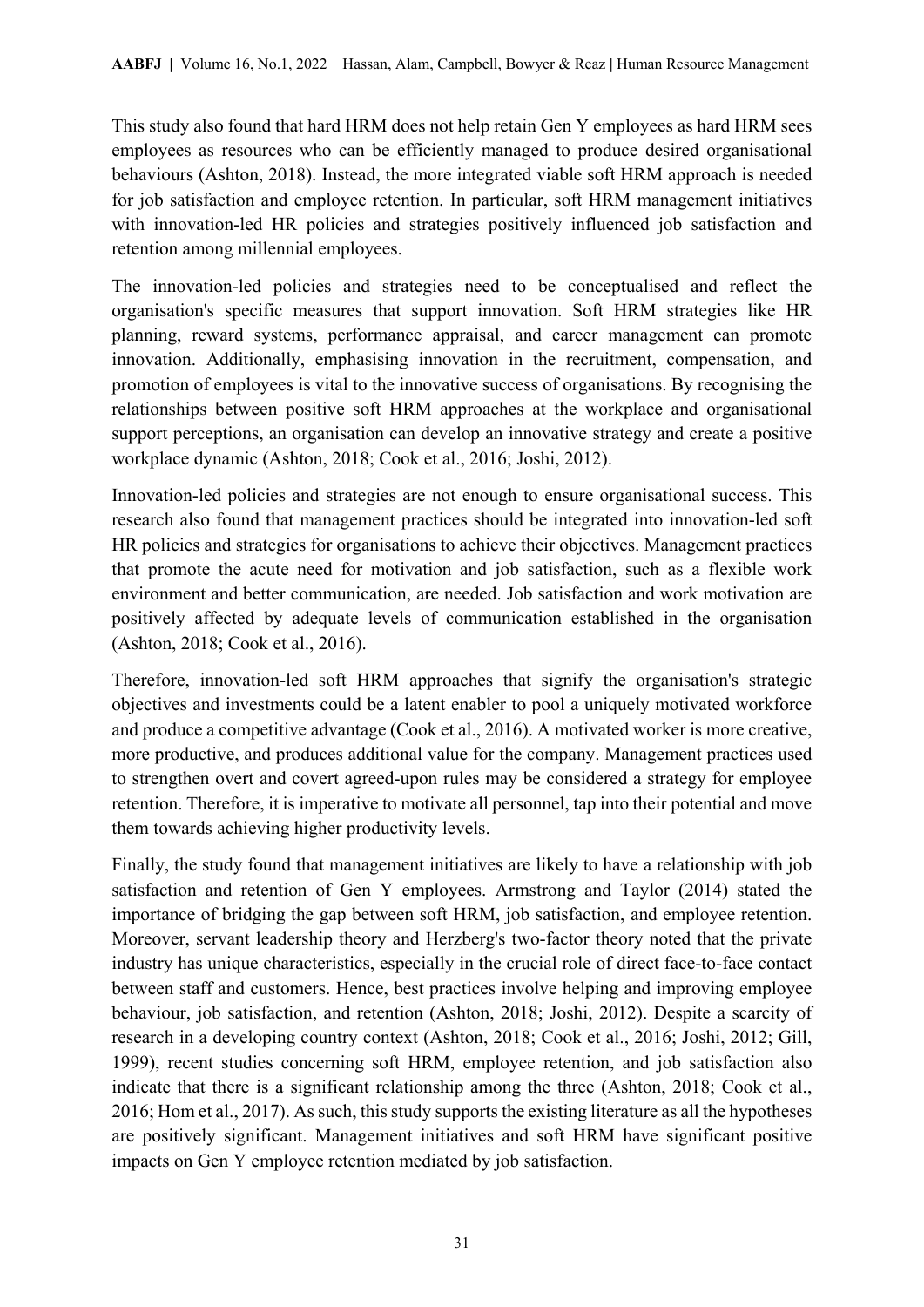# **Theoretical Implications**

Theoretically, this study contributes to the body of knowledge by uncovering the relationship between management initiatives as a predictor of retention among millennial employees. This is achieved by finding the causal relationship between management initiatives' integrated retention and soft HRM while holding Gen Y employee retention as an endogenous variable.

Similarly, this study's underpinning theory revealed a complicated relationship between retention factors necessary for employee job satisfaction and retention from an employee work motivation perspective. Furthermore, frequent turnover and retention efforts should be matched with new workforce functional requirements. It is imperative to introduce new integrated approaches to employ and retain Gen Y employees in a changing world of work (Graen & Grace, 2015).

This study also contributed to the existing literature about Gen Y's perspective by highlighting the necessities that job satisfaction is a mediator. The research gaps did not cater to the different causes and consequences of employee turnover in a generational context. Researchers highlighted the need to investigate management initiatives of servant leadership, ethical climates, work-life balance, and soft HRM approaches against the emerging Gen Y's turnover intentions (Abate et al., 2018; Do et al., 2018; Graen & Grace, 2015; Oke et al., 2012).

Moreover, most of the studies undertaken in the Western context urged that extensive research could bridge the gap related to retention of Gen Y in the private sectors (Bresman, 2015; Graen & Grace, 2015; Ishfaq et al., 2011; Kang et al., 2015; Lyons et al., 2015; Wiggins, 2016). According to Bresman (2015), Gen Y's expectations are described only in a Western context. Other than China, the Asian regions are behind in implementing and practising HR management policies (Bresman, 2015). Schmidt and Rosenberg (2014) stated that we must look for viable approaches that will influence the latest thinking to address the turnover issues in the present emerging scenario of Gen Y. Therefore, this study filled the gap in the current literature by investigating millennial employee retention beyond the Western context and generalising its findings for future researchers in developing countries in emerging health industries.

# **Practical implications**

The research outcomes will help retain Gen Y employees and assist companies in overcoming and preventing the enormous losses related to staff acquisition and retention, thus benefiting all stakeholders. Furthermore, the study will be helpful for practitioners and academics in Bangladesh and globally who are in a similar context. Past literature has clearly stated the significant positive impacts of management initiatives and soft HRM on turnover intention. However, most of the studies have been carried out with a focus on a single sector with limited samples, or they did not focus on appropriate underlying theories, and more importantly, generational characteristics (Kumari & Pandey, 2011; Shamim et al., 2014). Most of the previous studies considered general turnover, but Gen Y turnover in the private sector is increasing rapidly and needs to be better understood.

Nevertheless, turnover intentions that diminish firm effectiveness hinges on different contextual retention factors, and these effects are not necessarily linear or instantaneous, rather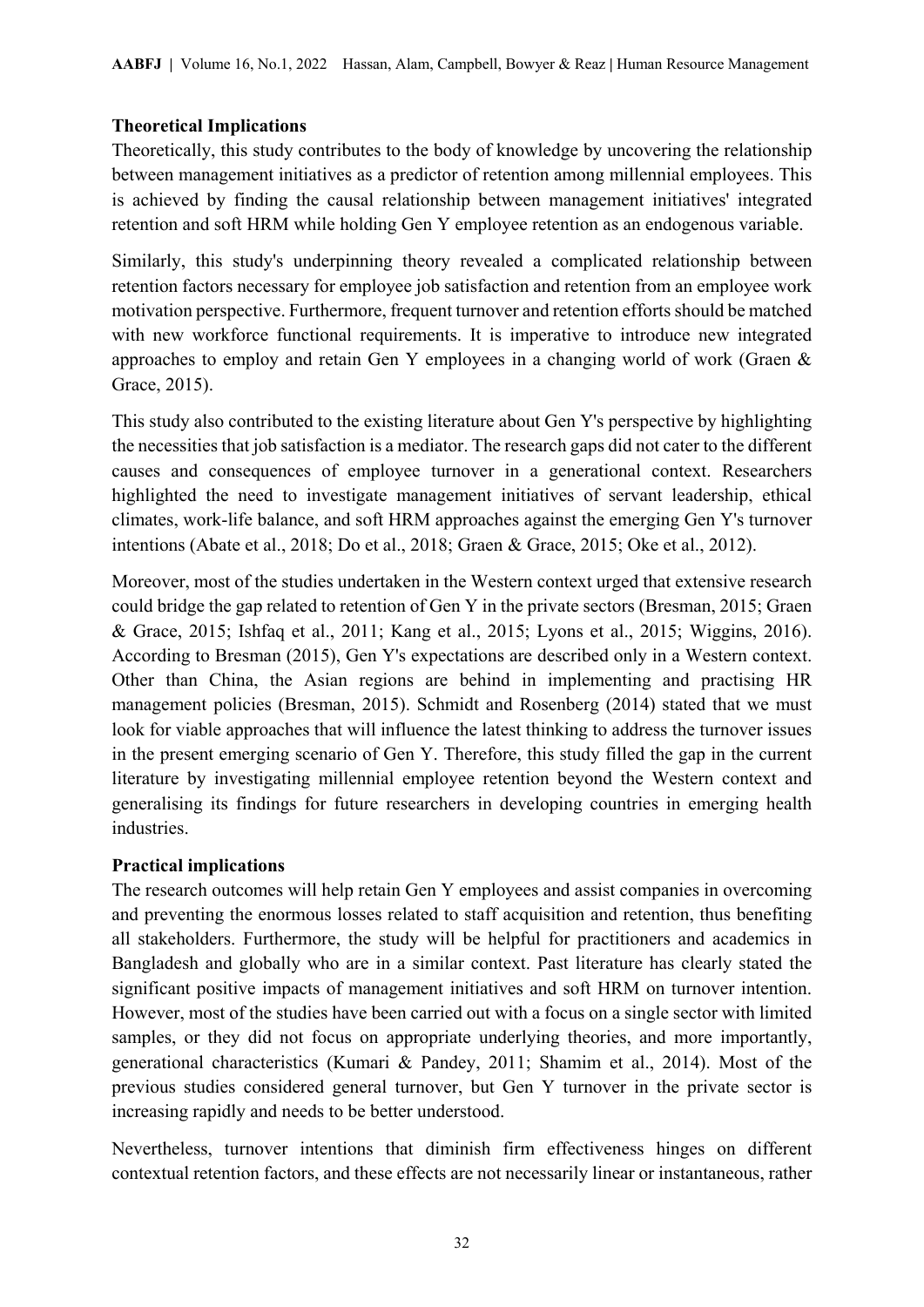contextual. This study tested the instrument for measuring four constructs: management initiatives, soft HRM, Gen Y's employee retention, and job satisfaction found in the literature. The mediation analysis of this study reinforces that job satisfaction mediates the relationship between management initiatives to the retention and soft HRM to the retention of millennial employees among medical practitioners in private institutions in Bangladesh.

Finally, this research proposes a validated model for the role of management initiatives, soft HRM, Gen Y employee retention, and job satisfaction in healthcare in developing countries. This research may inspire further investigations into these four constructs to inform human resource practitioners how to enhance job satisfaction and increase retention among millennial employees in similar contexts. In short, Gen Y management initiatives, innovation-led soft HRM, and job satisfaction are prerequisites for employee retention to combat dissatisfaction among private health care providers. The empirical evidence can formulate or redesign the organisation's human resource strategies at all policymaking levels.

# **6. LIMITATIONS AND FURTHER RESEARCH**

This study had numerous theoretical and practical applications, but it is not without limitations. Firstly, the data source came from medical practitioners working in Bangladesh's private healthcare sector. Although this helped us prevent potential confounding variables, it limited the observed variability and decreased external validity.

Secondly, the respondents' response rate was 67.14% due to the voluntary nature of the study. While it was not possible to disregard the sampling bias due to the purposive sampling procedure of the study, the sample size was disproportionate to reveal a disparity in responses based on gender.

Finally, the study used a cross-sectional design, which cannot analyse behaviour over time, and Gen Y job satisfaction and retention habits may change. Also, it can help with inference but cannot determine causal relationships. Our predictions were based on the logic that management initiatives and soft HRM positively affected Gen Y employee retention and job satisfaction. However, job satisfaction can also motivate retention in the absence of soft HRM or innovative management initiatives. Although the pathway we hypothesised seems theoretically more reasonable, the possibility of reverse causality cannot be ruled out.

These limitations provide a gap for further research where our study needs to be replicated in other emerging economies to validate the results. Further research should be conducted in multiple industries and other developing Asian countries. We also recommend that more rigorous research of inferring causation methods like case studies or longitudinal studies is needed to investigate whether management initiatives and soft HRM positively relate to job satisfaction and Gen Y retention. Additionally, further researchers should include contextual factors such as the extent of supervisor relationship and trust as an interacting variable due to the hidden costs to turnover. Future research should also explore how to manage employees more efficiently through soft HRM to determine the impact on job satisfaction and employee retention (Ashton, 2018). Soft HRM has a relationship between job satisfaction and turnover intentions, requiring a large scale study. In short, more research on job satisfaction mediated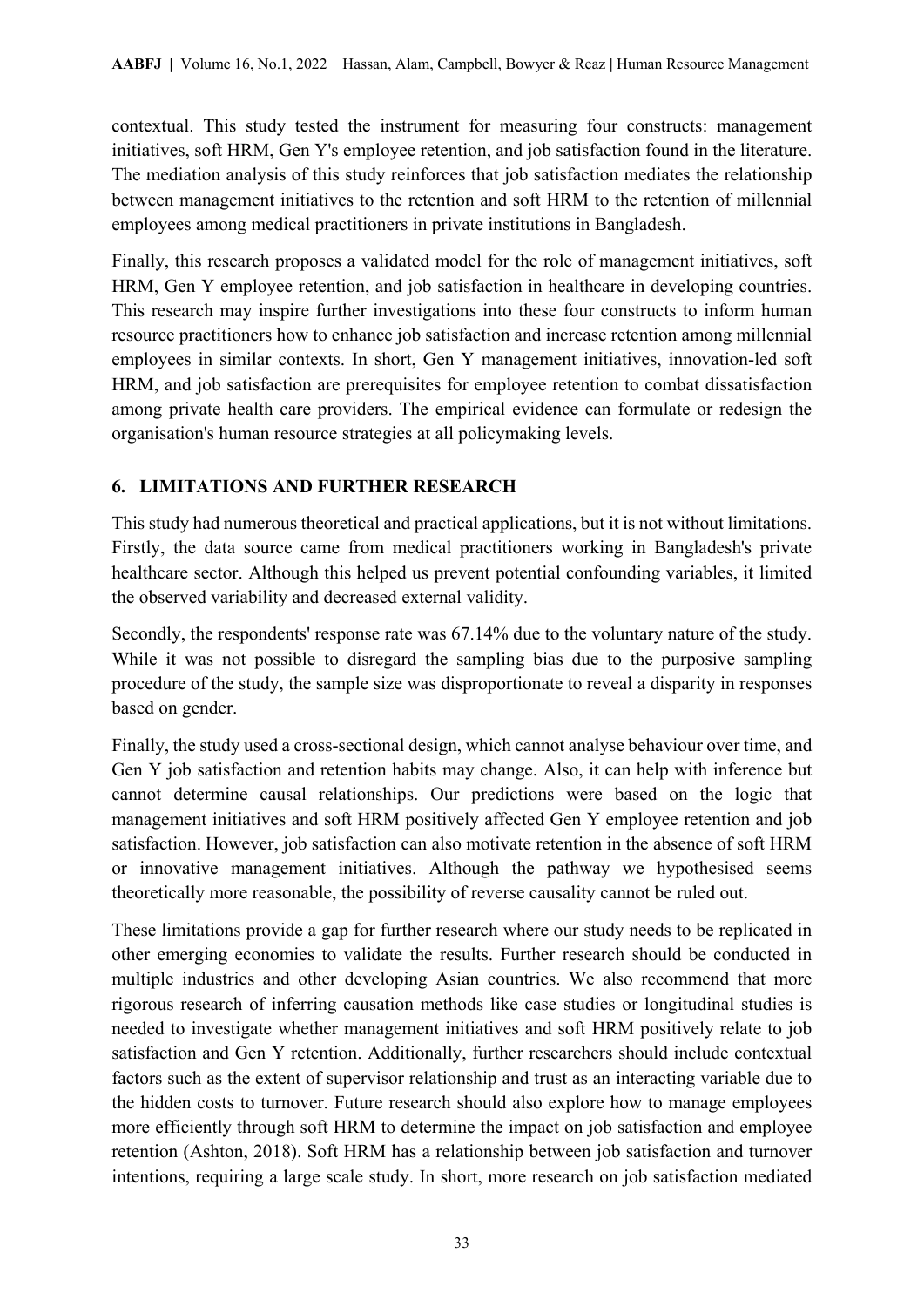through management initiatives is needed to understand better the problems associated with retaining millennial employees.

# **7. CONCLUSIONS**

In the last decade, various industries have faced chronic turnover problems (Lyons et al., 2015; Talukder et al.,2014; Simmons, 2016; Wiggins, 2016;) and are required to combat the retention dilemma of Gen Y (Hom et al.,2017; Ishfaq et al., 2011; Kang et al., 2015). Previous studies have found that job satisfaction has positive effects on employee retention. However, improving job satisfaction and retention within a company poses a significant challenge.

Dimitriou et al. (2012) stated that soft HRM and job satisfaction could diminish employee turnover, which causes considerable direct and indirect costs to organisations, consistent with earlier studies and the principles of Herzberg's two-factor theories. Viable soft HRM carries greater job satisfaction, supporting and reinforcing other research that indicates that soft HRM is expressly related to job satisfaction and employee retention (Ashton et al., 2017).

In investigating Gen Y retention within the private healthcare system in Bangladesh, this study identified the significant positive effects of soft HRM and management initiatives on job satisfaction and retention. It provides a basic guideline for formulating and re-evaluating relatively inexpensive and practical methods to enhance retention practices. Retention factors like management initiatives and soft HRM are significant in Gen Y employee retention in the private health sector, where human capital is the primary resource. Finally, the study concluded that all stakeholders in the Bangladeshi private health sector should consider the importance of retention factors when designing or reviewing retention strategies and policies that include management initiatives, innovation-led soft HRM, and job satisfaction to combat the enormous losses incurred Gen Y turnover rates.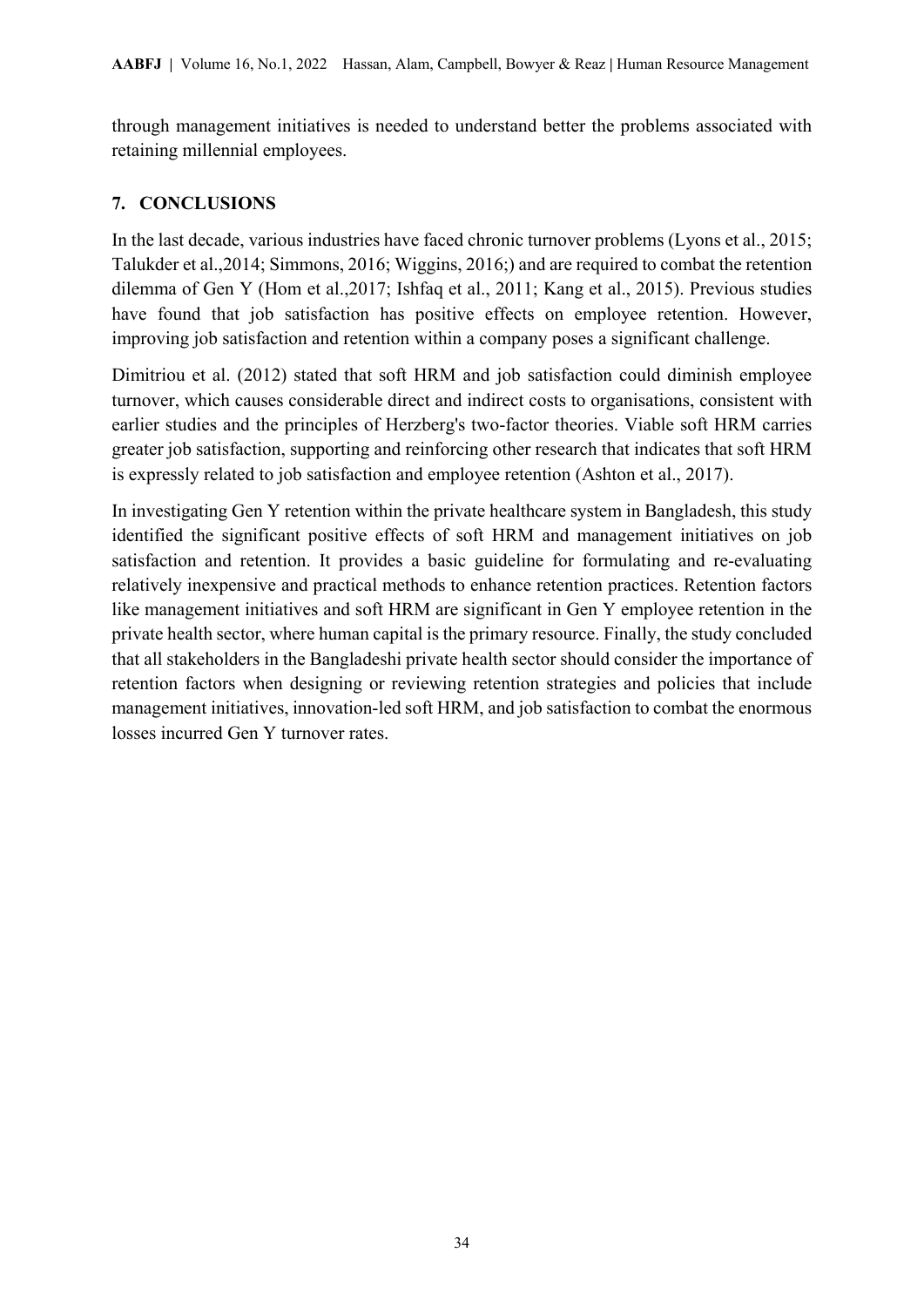# **References**

- Abate, J., Schaefer, T., & Pavone, T. (2018). Understanding generational identity, job burnout, job satisfaction, job tenure and turnover intention. *Journal of Organizational Culture, Communications and Conflict*, *22*(1), 1-12. [https://www.abacademies.org/articles/understanding-generational-identity-job-burnout](https://www.abacademies.org/articles/understanding-generational-identity-job-burnout-job-satisfaction-job-tenure-and-turnover-intention-7013.html)[job-satisfaction-job-tenure-and-turnover-intention-7013.html](https://www.abacademies.org/articles/understanding-generational-identity-job-burnout-job-satisfaction-job-tenure-and-turnover-intention-7013.html)
- Ashton, A. S. (2018). How human resources management best practice influence employee satisfaction and job retention in the Thai hotel industry. *Journal of Human Resources in Hospitality & Tourism,* 17(2), 175-199. <https://doi.org/10.1080/15332845.2017.1340759>
- Alam, M. N., Hassan, M. M., Bowyer, D., & Reaz, M. (2020). The Effects of Wages and Welfare Facilities on Employee Productivity: Mediating Role of Employee Work Motivation. *Australasian Accounting, Business and Finance Journal*, 14(4), 38-60. <http://dx.doi.org/10.14453/aabfj.v14i4.4>
- Bleijenbergh, I., van Mierlo, J., & Bondarouk, T. (2021). Closing the gap between scholarly knowledge and practice: Guidelines for HRM action research. *Human resource management review, 31*(2), 100764. <https://doi.org/10.1016/j.hrmr.2020.100764>
- Bhattacharya, S., & Mittal, P. (2020). The Impact of Individual Needs on Employee Performance while Teleworking. *Australasian Accounting, Business and Finance Journal*, *14*(5), 65-85. <http://dx.doi.org/10.14453/aabfj.v14i5.5>
- Beugelsdijk, S. (2008). Strategic human resource practices and product innovation. *Organization Studies, 29*(6), 821−847. <https://doi.org/10.1177/0170840608090530>
- Birkinshaw, J., & Ridderstråle, J. (1999). Fighting the corporate immune system: A process study of subsidiary initiatives in multinational corporations. *International Business Review, 8(2),* 149-180. [https://doi.org/10.1016/S0969-5931\(98\)00043-2](https://doi.org/10.1016/S0969-5931(98)00043-2)
- Bresman, H. (2015). What Millennials Want from Work, Charted Across the World?, *Harvard Business Review, Generational Issues*(Feb). [https://hbr.org/2015/02/what](https://hbr.org/2015/02/what-millennials-want-from-work-charted-across-the-world)[millennials-want-from-work-charted-across-the-world](https://hbr.org/2015/02/what-millennials-want-from-work-charted-across-the-world)
- Chen, G., Ployhart, R. E., Thomas, H. C., Anderson, N., & Bliese, P. D. (2011). The power of momentum: A new model of dynamic relationships between job satisfaction change and turnover intentions. *Academy of Management Journal*, *54*(1), 159-181. <https://doi.org/10.5465/AMJ.2011.59215089>
- Chiang, C. Y., Kocabasoglu‐Hillmer, C., & Suresh, N. (2012). An empirical investigation of the impact of strategic sourcing and flexibility on a firm's supply chain agility. *International Journal of Operations & Production Management*, *32*(1), 49-78. <https://doi.org/10.1108/01443571211195736>
- Cook, H., MacKenzie, R., & Forde, C. (2016). HRM and performance: The vulnerability of soft HRM practices during recession and retrenchment. *Human Resource Management*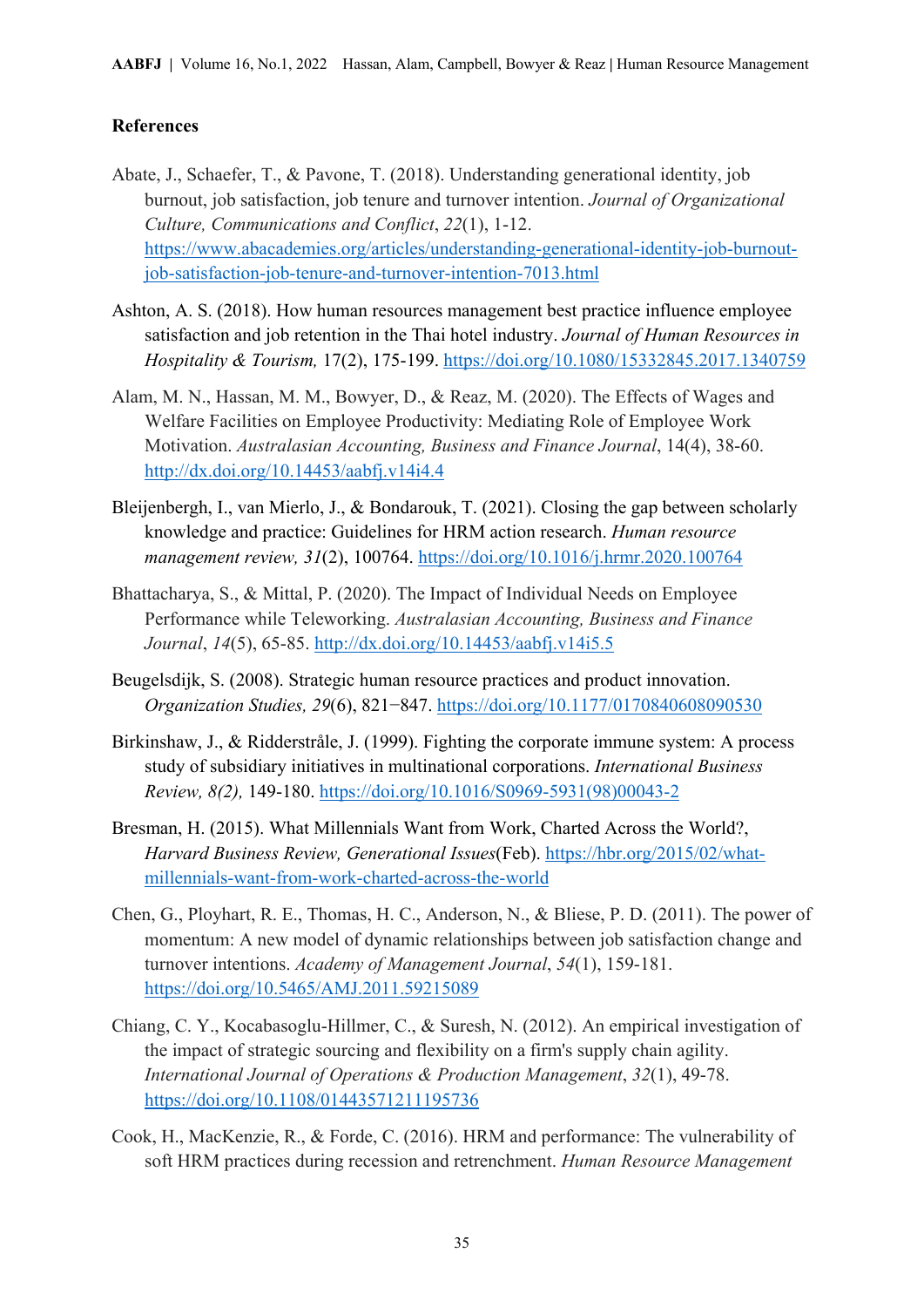*Journal*, *26*(4), 557-571. <https://doi.org/10.1111/1748-8583.12122>

- Daniels, L. M., 2016. Servant Leadership and Non-Servant Leadership Organization Triple Bottom Line Reporting Outcomes. Walden Dissertations and Doctoral Studies. 2923. <https://scholarworks.waldenu.edu/dissertations/2923>
- Del Campo, R. G., Haggerty, L. A., & Knippel, L. A. (2010). *Managing the multigenerational workforce: From the GI Generation to the millennials*. Routledge, London. <https://doi.org/10.4324/9781315249841>
- Dimitriou, C. K., 2012. *The impact of hotel business ethics on employee job satisfaction, organizational commitment, and turnover intention*, Texas Tech University Doctoral dissertation. [https://ttu-ir.tdl.org/bitstream/handle/2346/46925/DIMITRIOU-](https://ttu-ir.tdl.org/bitstream/handle/2346/46925/DIMITRIOU-DISSERTATION.pdf?sequence=1)[DISSERTATION.pdf?sequence=1](https://ttu-ir.tdl.org/bitstream/handle/2346/46925/DIMITRIOU-DISSERTATION.pdf?sequence=1)
- Do, H., Budhwar, P. S., & Patel, C. (2018). Relationship between innovation‐led HR policy, strategy, and firm performance: A serial mediation investigation. *Human Resource Management*, *57*(5), 1271-1284. <https://doi.org/10.1002/hrm.21903>
- Geisser, S. (1975). The predictive sample reuse method with applications. Journal of the American Statistical Association, 70(350), 320-328.
- George, J. M., & Jones, G. R. (2005). *Understanding and managing organizational behaviour* (5<sup>th</sup> ed.). Pearson Prentice Hall, Upper Saddle River, NJ, USA.
- Gill, C. (1999). *Use of hard and soft models of HRM to illustrate the gap between rhetoric and reality in workforce management*. RMIT Business, Melbourne, Australia.
- Goleman, D., Boyatzis, R. E., McKee, A., & Finkelstein, S. (2017). Harvard Business Review Everyday Emotional Intelligence: Big Ideas and Practical Advice on How to Be Human at Work. Harvard Business Press.
- Gotsis, G. & Grimani, K, (2016). The role of servant leadership in fostering inclusive organizations. *Journal of Management Development, 35*(8), pp.985-1010. *<https://doi.org/10.1108/JMD-07-2015-0095>*
- Gotz, O., Liehr-Gobbers, K., & Krafft, M. (2010). Evaluation of structural equation models using the partial least squares (PLS) approach. In Handbook of partial least squares (pp. 691-711). Springer, Berlin, Heidelberg.
- Graen, G., & Grace, M. (2015). *New talent strategy: Attract, process, educate, empower, engage and retain the best. SHRM-SIOP–White Paper. [https://www.researchgate.net/publication/276206636\\_New\\_Talent\\_Strategy\\_Attract\\_Pro](https://www.researchgate.net/publication/276206636_New_Talent_Strategy_Attract_Process_Educate_Empower_Engage_and_Retain_the_Best) [cess\\_Educate\\_Empower\\_Engage\\_and\\_Retain\\_the\\_Best](https://www.researchgate.net/publication/276206636_New_Talent_Strategy_Attract_Process_Educate_Empower_Engage_and_Retain_the_Best)*
- Hair, J. F., Ringle, C. M., & Sarstedt, M. (2013). Partial least squares structural equation modelling: Rigorous applications, better results and higher acceptance. *Long-range planning*, *46*(1-2), 1-12. <https://ssrn.com/abstract=2233795>

Hair Jr, J. F., Hult, G. T. M., Ringle, C., & Sarstedt, M. (2016). *A primer on partial least*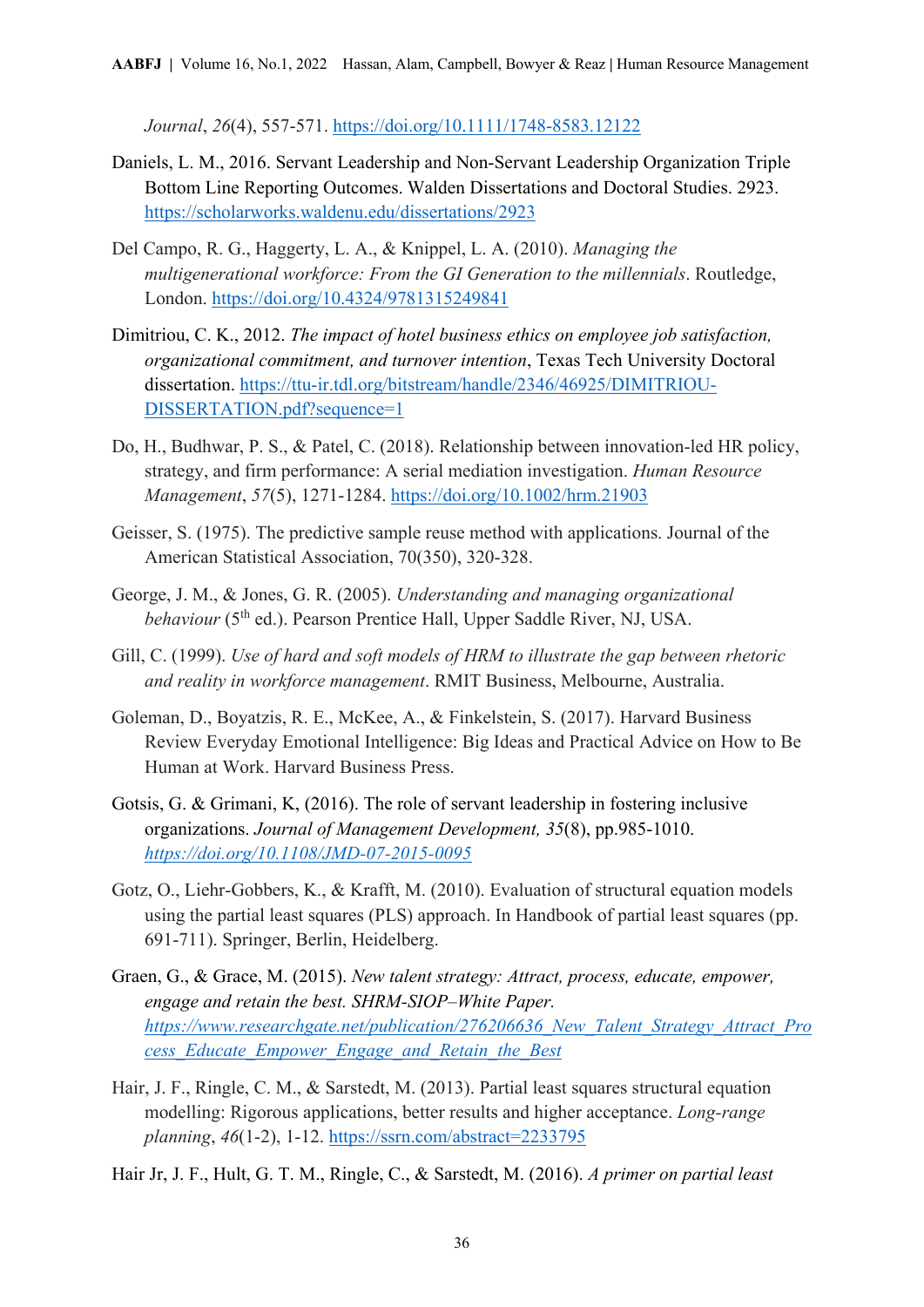*squares structural equation modelling (PLS-SEM).* Sage Publications, Thousand Oaks, CA, USA.

- Hassan, M. M., Jambulingam, M., Alam, M. N., & Islam, M. S. (2019). Redesigning the retention strategy against the emerging turnover of Gen Y: revisiting the long-standing problems from 20 to to 21 st century. *International Journal of Entrepreneurship*. *23*(2), 1-16. [https://www.abacademies.org/articles/redesigning-the-retention-strategy-against](https://www.abacademies.org/articles/redesigning-the-retention-strategy-against-the-emerging-turnover-of-generation-y-revisiting-the-longstanding-problems-from-20th-to-8225.html)[the-emerging-turnover-of-generation-y-revisiting-the-longstanding-problems-from-20th](https://www.abacademies.org/articles/redesigning-the-retention-strategy-against-the-emerging-turnover-of-generation-y-revisiting-the-longstanding-problems-from-20th-to-8225.html)[to-8225.html](https://www.abacademies.org/articles/redesigning-the-retention-strategy-against-the-emerging-turnover-of-generation-y-revisiting-the-longstanding-problems-from-20th-to-8225.html)
- Hemalatha, N. & Savarimuthu, A. (2013). A study on employee retention techniques. *Journal of Business Management & Social Sciences Research (JBM&SSR)*, *2*(8), pp.45-49. [http://citeseerx.ist.psu.edu/viewdoc/download?doi=10.1.1.403.7502&rep=rep1&type=pd](http://citeseerx.ist.psu.edu/viewdoc/download?doi=10.1.1.403.7502&rep=rep1&type=pdf) [f](http://citeseerx.ist.psu.edu/viewdoc/download?doi=10.1.1.403.7502&rep=rep1&type=pdf)
- Henseler, J., Ringle, C.M. & Sarstedt, M. (2015). A new criterion for assessing discriminant validity in variance-based structural equation modelling. *Journal of the Academy of Marketing Science*, 43(1), pp.115-135. <https://doi.org/10.1007/s11747-014-0403-8>
- Hom, P.W., Lee, T.W., Shaw, J.D. & Hausknecht, J.P. (2017). One hundred years of employee turnover theory and research. *Journal of Applied Psychology, 102*(3), 530– 545. <https://doi.org/10.1037/apl0000103>
- Ishfaq, A., Usman, A., & Rana, S. L. (2011). Job's satisfaction mediates the relationship between facets of job and citizenship behaviour: A study of female employees of the banking sector of Pakistan, *Information Management and Business Review, 3*(4), 228 - 234. <https://doi.org/10.22610/imbr.v3i4.938>
- Joshi, A. (2012). Human capital management: Strategies for retention of a productive workforce. *International Journal of Management Research and Review, 2(11),* 1943- 1951. [http://ezproxy.uws.edu.au/login?url=https://www-proquest](http://ezproxy.uws.edu.au/login?url=https://www-proquest-com.ezproxy.uws.edu.au/scholarly-journals/human-capital-management-strategies-retention/docview/1419632164/se-2?accountid=36155)[com.ezproxy.uws.edu.au/scholarly-journals/human-capital-management-strategies](http://ezproxy.uws.edu.au/login?url=https://www-proquest-com.ezproxy.uws.edu.au/scholarly-journals/human-capital-management-strategies-retention/docview/1419632164/se-2?accountid=36155)[retention/docview/1419632164/se-2?accountid=36155](http://ezproxy.uws.edu.au/login?url=https://www-proquest-com.ezproxy.uws.edu.au/scholarly-journals/human-capital-management-strategies-retention/docview/1419632164/se-2?accountid=36155)
- Kang, H. J., Gatling, A., & Kim, J. (2015). The impact of supervisory support on organizational commitment, career satisfaction, and turnover intention for hospitality frontline employees. *Journal of Human Resources in Hospitality & Tourism, 14*(1), 68- 89. <https://doi.org/10.1080/15332845.2014.904176>
- Kangas, M., Kaptein, M., Huhtala, M., Lämsä, A. M., Pihlajasaari, P., & Feldt, T. (2016). Why do managers leave their organization? Investigating the role of ethical organizational culture in managerial turnover*. Journal of Business Ethics, 153*, 1-17. <https://doi.org/10.1007/s10551-016-3363-8>
- Karmaker, C.L. & Saha, M. (2016). A case study on constraints affecting the productivity of the readymade garment (RMG) industry in Bangladesh. *International Journal of Managing Value and Supply Chains (IJMVSC), 7(3),* pp.69-78. <https://doi.org/110.5121/ijmvsc.2016.7305>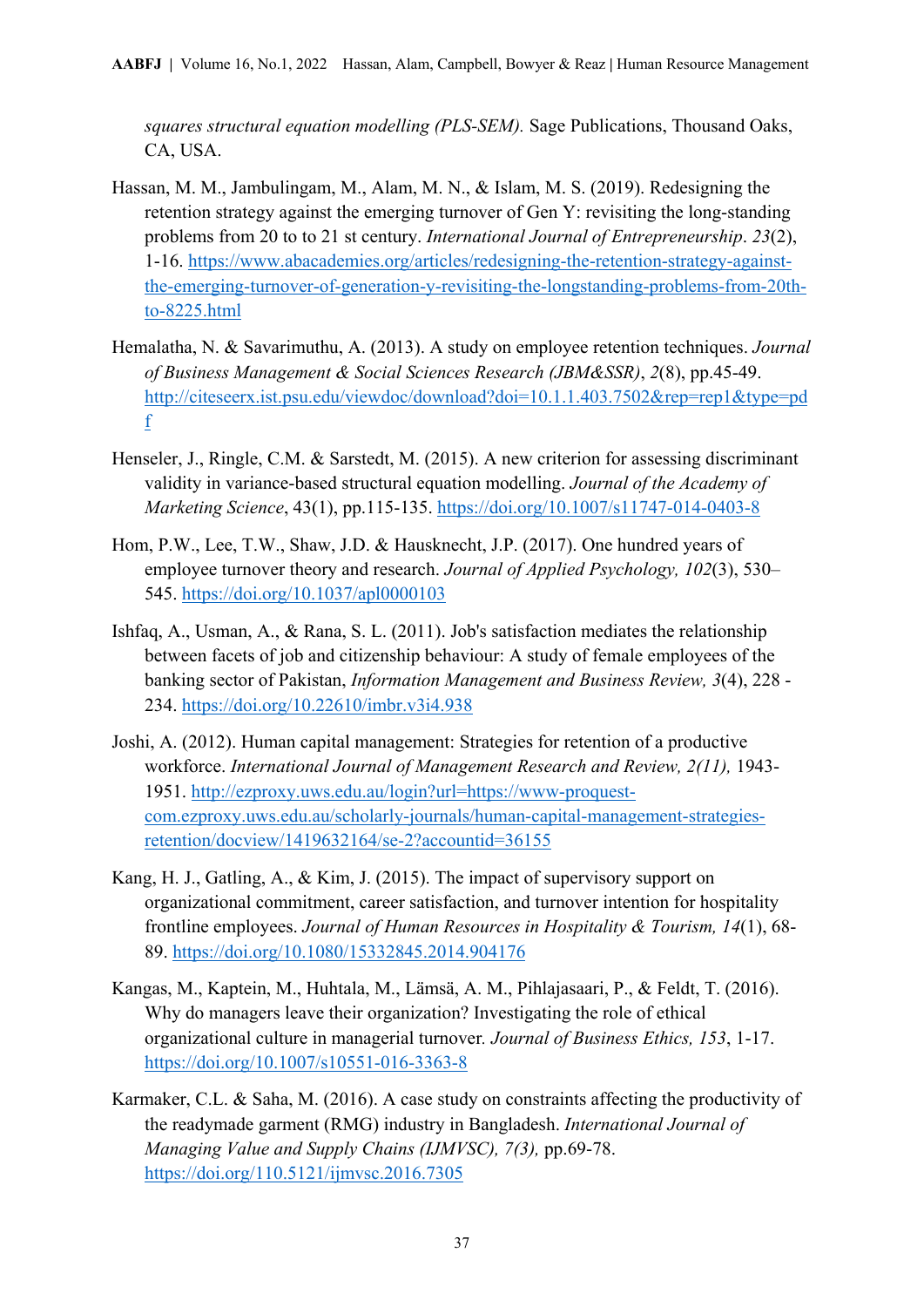- Kashyap, V. & Rangnekar, S. (2016). Servant leadership, employer brand perception, trust in leaders and turnover intentions: a sequential mediation model*. Review of Managerial Science, 10*(3), 437-461. <https://doi.org/10.1007/s11846-014-0152-6>
- Kelly, C., Elizabeth, F., Bharat, M., & Jitendra, M. (2016). Generation gaps: Changes in the workplace due to differing generational values. *Advances in Management, 9*(5), 1,8. [http://ezproxy.uws.edu.au/login?url=https://www.proquest.com/scholarly](http://ezproxy.uws.edu.au/login?url=https://www.proquest.com/scholarly-journals/generation-gaps-changes-workplace-due-differing/docview/1786826330/se-2?accountid=36155)[journals/generation-gaps-changes-workplace-due-differing/docview/1786826330/se-](http://ezproxy.uws.edu.au/login?url=https://www.proquest.com/scholarly-journals/generation-gaps-changes-workplace-due-differing/docview/1786826330/se-2?accountid=36155)[2?accountid=36155](http://ezproxy.uws.edu.au/login?url=https://www.proquest.com/scholarly-journals/generation-gaps-changes-workplace-due-differing/docview/1786826330/se-2?accountid=36155)
- Klimkiewicz, K. & Oltra, V. (2017). Does CSR enhance employer attractiveness? The role of millennial job seekers' attitudes*. Corporate Social Responsibility and Environmental Management, 24*(5), pp.449-463. <https://doi.org/10.1002/csr.1419>
- Kumari, G. & Pandey, K.M. (2011). Job satisfaction in the public sector and private sector: A comparison. *International Journal of Innovation, Management and Technology, 2*(3), 222-228. <http://www.ijimt.org/papers/135-M556.pdf>
- Kuknor, S., & Bhattacharya, S. (2021). Organizational inclusion and leadership in times of global crisis. *Australasian Accounting, Business and Finance Journal, 15*(1), 93-112. <http://dx.doi.org/10.14453/aabfj.v15i1.7>
- Lee, T. W., Hom, P.W., Eberly, M. B., Junchao (Jason) Li & Mitchell, T. R. (2017). In the next decade of research in voluntary employee turnover. *Academy of Management Perspectives, 31*(3), 201-221. <https://doi.org/10.5465/amp.2016.0123>
- Lu, A. C. C., & Gursoy, D. (2016). Impact of job burnout on satisfaction and turnover intention: do generational differences matter?. *Journal of Hospitality & Tourism Research, 40*(2), 210-235. <https://doi.org/10.1177/1096348013495696>
- Liu, D., Mitchell, T. R., Lee, T. W., Holtom, B. C., & Hinkin, T. R. (2012). When employees are out of step with co-workers: How job satisfaction trajectory and dispersion influence individual and unit-level voluntary turnover. *Academy of Management Journal, 55(6),* 1360-1380. <https://doi.org/10.5465/amj.2010.0920>
- Liebowitz, J., & Megbolugbe, I. (2003). A set of frameworks to aid the project manager in conceptualizing and implementing knowledge management initiatives. *International Journal of Project Management*, *21*(3), 189-198. [https://doi.org/10.1016/S0263-](https://doi.org/10.1016/S0263-7863(02)00093-5) [7863\(02\)00093-5](https://doi.org/10.1016/S0263-7863(02)00093-5)
- Lyons, S.T., Schweitzer, L. & Ng, E.S., (2015). How have careers changed? An investigation of changing career patterns across four generations*. Journal of Managerial Psychology, 30*(1), pp.8-21. <https://doi.org/10.1108/JMP-07-2014-0210>
- MacNeill, A. J., McGain, F., & Sherman, J. D. (2021). Planetary health care: a framework for sustainable health systems. *The Lancet Planetary Health*, *5*(2), e66-e68. [https://doi.org/10.1016/S2542-5196\(21\)00005-X](https://doi.org/10.1016/S2542-5196(21)00005-X)
- Malik, M. E., Danish, R. Q., & Munir, Y. (2012). The impact of pay and promotion on job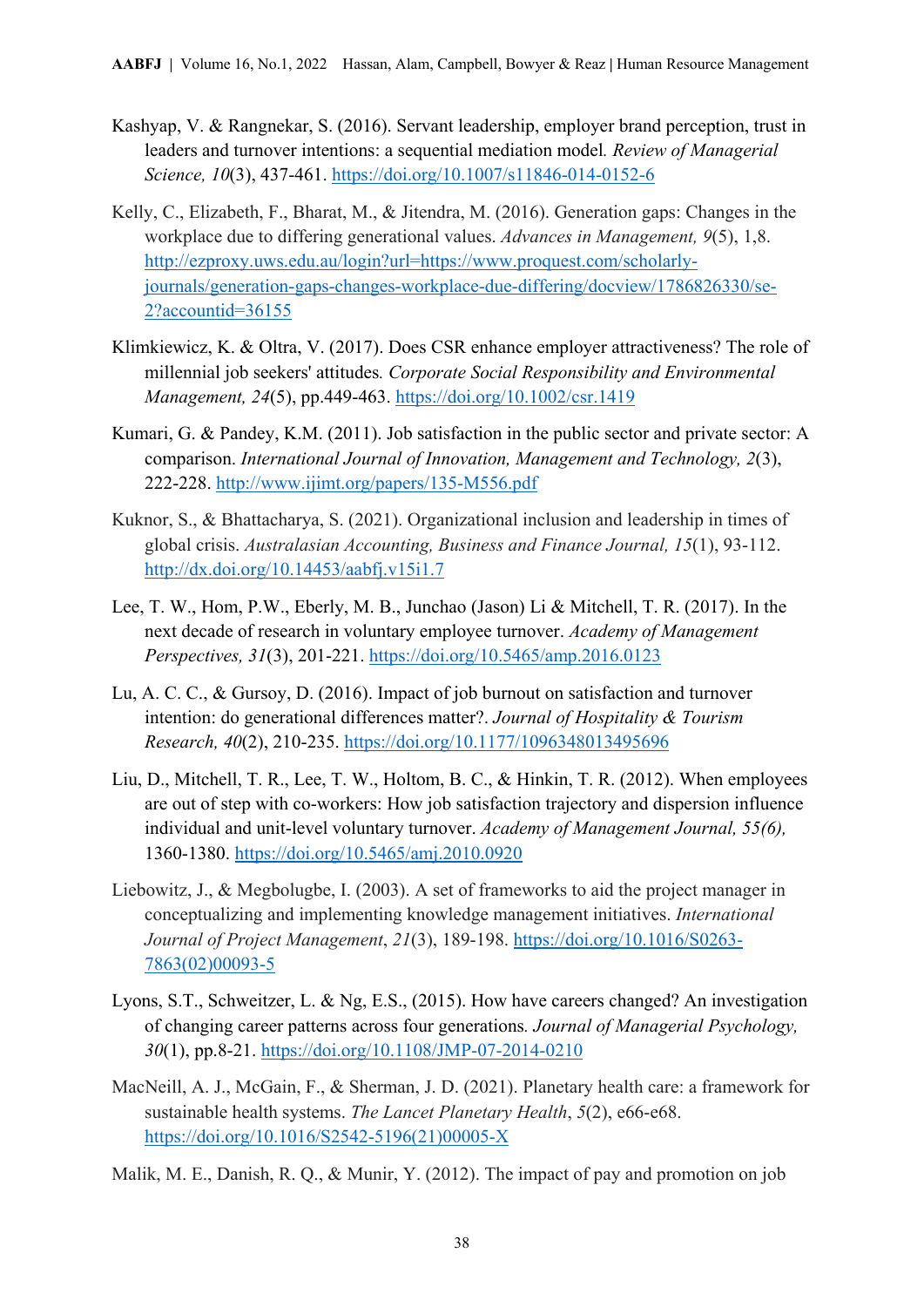satisfaction: Evidence from higher education institutes of Pakistan. *American Journal of Economics*, *2*(4), 6-9. <https://doi.org/10.1108/JMP-07-2014-0210>

- Mbugua, G.M., Waiganjo, E.W. & Njeru, A. (2015). Relationship between strategic performance management and employee retention in commercial banks in Kenya. *International Journal of Business Administration*, *6*(1), 53-62. <https://doi.org/10.5430/ijba.v6n1p53>
- Mihajlov, S. & Mihajlov, N. (2016). Comparing public and private employees' job satisfaction and turnover intention. *MEST Journal, 4*(1), pp.75-86. [https://mest.meste.org/MEST\\_1\\_2016/7\\_08.pdf](https://mest.meste.org/MEST_1_2016/7_08.pdf)
- Nabi, M. N., Islam, M., Dip, T. M., & Hossain, A. A. (2017). Impact of motivation on employee performances: a case study of Karmasangsthan bank Limited, Bangladesh. *International Journal of Business and Management, 5*(4), 57-78.
- Naim, M. F., & Lenka, U. (2018). Development and retention of Gen Y employees: a conceptual framework. *Employee relations, 40*(2), 433-455. [https://doi.org/10.1108/ER-](https://doi.org/10.1108/ER-09-2016-0172)[09-2016-0172](https://doi.org/10.1108/ER-09-2016-0172)
- Oke, A., Walumbwa, F.O. & Myers, A. (2012). Innovation strategy, human resource policy, and firms' revenue growth: The roles of environmental uncertainty and innovation performance. *Decision Sciences, 43*(2), pp.273-302. [https://doi.org/10.1111/j.1540-](https://doi.org/10.1111/j.1540-5915.2011.00350.x) [5915.2011.00350.x](https://doi.org/10.1111/j.1540-5915.2011.00350.x)
- Prakash, K., & Tiwari, P. (2021). Millennials and post millennials: A systematic literature review. *Publishing Research Quarterly*, 1-18. [https://doi.org/10.1007/s12109-021-](https://doi.org/10.1007/s12109-021-09794-w) [09794-w](https://doi.org/10.1007/s12109-021-09794-w)
- Parsons, S. K., Simmons, W. P., Penn, K., & Furlough, M. (2003). Determinants of satisfaction and turnover among nursing assistants: The results of a statewide survey. *Journal of Gerontological Nursing, 29*(3), 51-58. [https://doi.org/10.3928/0098-9134-](https://doi.org/10.3928/0098-9134-20030301-11) [20030301-11](https://doi.org/10.3928/0098-9134-20030301-11)
- Rajput, S., Singhal, M., & Tiwari, S. (2016). Job satisfaction and employee loyalty: A study of academicians. *Asian Journal of Management, 7*(2), 105-109. [https://www.researchgate.net/profile/Mayank-Singhal-](https://www.researchgate.net/profile/Mayank-Singhal-8/publication/286442368_JOB_SATISFACTION_AND_EMPLOYEE_LOYALTY_A_STUDY_OF_ACADEMICIANS/links/575be01d08aed8846212c9ae/JOB-SATISFACTION-AND-EMPLOYEE-LOYALTY-A-STUDY-OF-ACADEMICIANS.pdf)[8/publication/286442368\\_JOB\\_SATISFACTION\\_AND\\_EMPLOYEE\\_LOYALTY\\_A\\_](https://www.researchgate.net/profile/Mayank-Singhal-8/publication/286442368_JOB_SATISFACTION_AND_EMPLOYEE_LOYALTY_A_STUDY_OF_ACADEMICIANS/links/575be01d08aed8846212c9ae/JOB-SATISFACTION-AND-EMPLOYEE-LOYALTY-A-STUDY-OF-ACADEMICIANS.pdf) [STUDY\\_OF\\_ACADEMICIANS/links/575be01d08aed8846212c9ae/JOB-](https://www.researchgate.net/profile/Mayank-Singhal-8/publication/286442368_JOB_SATISFACTION_AND_EMPLOYEE_LOYALTY_A_STUDY_OF_ACADEMICIANS/links/575be01d08aed8846212c9ae/JOB-SATISFACTION-AND-EMPLOYEE-LOYALTY-A-STUDY-OF-ACADEMICIANS.pdf)[SATISFACTION-AND-EMPLOYEE-LOYALTY-A-STUDY-OF-](https://www.researchgate.net/profile/Mayank-Singhal-8/publication/286442368_JOB_SATISFACTION_AND_EMPLOYEE_LOYALTY_A_STUDY_OF_ACADEMICIANS/links/575be01d08aed8846212c9ae/JOB-SATISFACTION-AND-EMPLOYEE-LOYALTY-A-STUDY-OF-ACADEMICIANS.pdf)[ACADEMICIANS.pdf](https://www.researchgate.net/profile/Mayank-Singhal-8/publication/286442368_JOB_SATISFACTION_AND_EMPLOYEE_LOYALTY_A_STUDY_OF_ACADEMICIANS/links/575be01d08aed8846212c9ae/JOB-SATISFACTION-AND-EMPLOYEE-LOYALTY-A-STUDY-OF-ACADEMICIANS.pdf)
- Sharma, S., Singh, K., & Arya, V. (2021). Innovation and employee turnover in biotechnology companies: rethinking the role of strategic human resource management. *World Review Entrepreneurship, Management and Sustainable Development (WREMSD)*, *17*(2-3), 291-305. <https://doi.org/10.1504/WREMSD.2021.114435>

Shahruddin S., & Daud N. (2018) Employee engagement determinants and employee